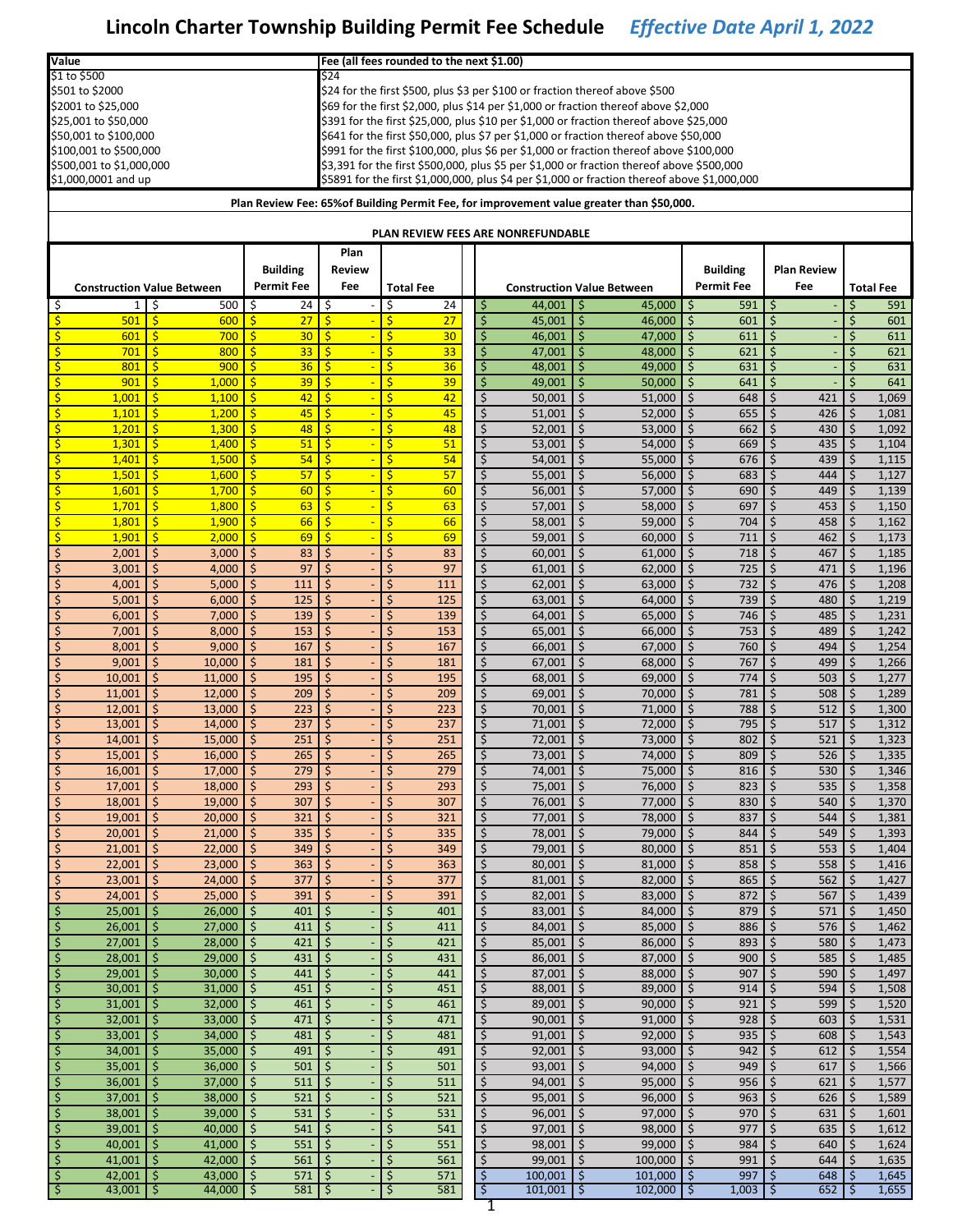|           |                                   |                         |                                |           |                            |           | Plan                                                        |                |                  |                            |                                   |           |                                |                     |                     |                          |                                     |          |                  |
|-----------|-----------------------------------|-------------------------|--------------------------------|-----------|----------------------------|-----------|-------------------------------------------------------------|----------------|------------------|----------------------------|-----------------------------------|-----------|--------------------------------|---------------------|---------------------|--------------------------|-------------------------------------|----------|------------------|
|           |                                   |                         |                                |           | Building                   |           | Review                                                      |                |                  |                            |                                   |           |                                |                     | <b>Building</b>     |                          | Plan Review                         |          |                  |
|           | <b>Construction Value Between</b> |                         |                                |           | <b>Permit Fee</b>          |           | Fee                                                         |                | <b>Total Fee</b> |                            | <b>Construction Value Between</b> |           |                                |                     | <b>Permit Fee</b>   |                          | Fee                                 |          | <b>Total Fee</b> |
| \$        | 102,001                           | 1 \$                    | $103,000$   \$                 |           | 1,009                      | \$        | 656                                                         | -\$            | 1,665            | \$                         | $175,001$   \$                    |           | 176,000                        | -\$                 | 1,447               | \$                       | 941                                 | \$       | 2,388            |
| \$        | 103,001                           | \$                      | 104,000                        | \$        | 1,015                      | \$        | 660                                                         | $\zeta$        | 1,675            | \$                         | 176,001                           | \$        | 177,000                        | \$                  | 1,453               | \$                       | 944                                 | Ś        | 2,397            |
| \$        | 104,001                           | \$                      | 105,000                        | \$        | 1,021                      | \$        | 664                                                         | \$             | 1,685            | \$                         | 177,001                           | \$        | 178,000                        | \$                  | 1,459               | \$                       | 948                                 | \$       | 2,407            |
| \$        | 105,001                           | \$                      | 106,000                        | \$        | 1,027                      | \$        | 668                                                         | -\$            | 1,695            | \$                         | 178,001                           | \$        | 179,000                        | \$                  | 1,465               | \$                       | 952                                 | \$       | 2,417            |
| \$        | 106,001                           | \$                      | 107,000                        | \$        | 1,033                      | \$        | 671                                                         | \$             | 1,704            | \$                         | 179,001                           | \$        | 180,000                        | \$                  | 1,471               | \$                       | 956                                 | \$       | 2,427            |
| \$        | 107,001                           | \$.                     | 108,000                        | -\$       | 1,039                      | \$.       | 675                                                         | -\$            | 1,714            | \$                         | 180,001                           | \$        | 181,000                        | -\$                 | 1,477               | \$                       | 960                                 | \$       | 2,437            |
| \$        | 108,001                           | \$                      | 109,000                        | \$        | 1,045                      | \$        | 679                                                         | \$             | 1,724            | \$                         | 181,001                           | \$        | 182,000                        | \$                  | 1,483               | \$                       | 964                                 | \$       | 2,447            |
| \$<br>\$  | 109,001                           | \$                      | 110,000<br>111,000             | \$<br>\$  | 1,051                      | \$        | 683<br>687                                                  | \$             | 1,734            | \$<br>\$                   | 182,001                           | \$        | 183,000                        | \$                  | 1,489               | \$<br>\$                 | 968<br>972                          | \$       | 2,457            |
| \$        | 110,001<br>111,001                | \$<br>\$                | 112,000                        | \$        | 1,057<br>1,063             | \$<br>\$  | 691                                                         | \$<br>\$       | 1,744<br>1,754   | \$                         | 183,001<br>184,001                | \$<br>\$  | 184,000<br>185,000             | \$<br>\$            | 1,495<br>1,501      | \$                       | 976                                 | \$<br>\$ | 2,467<br>2,477   |
| \$        | 112,001                           | \$.                     | 113,000                        | -\$       | 1,069                      | \$.       | 695                                                         | -\$            | 1,764            | \$                         | 185,001                           | \$.       | 186,000                        | -\$                 | 1,507               | -\$                      | 980                                 | \$       | 2,487            |
| \$        | 113,001                           | \$                      | 114,000                        | \$        | 1,075                      | \$        | 699                                                         | \$             | 1,774            | \$                         | 186,001                           | \$        | 187,000                        | \$                  | 1,513               | \$                       | 983                                 | \$       | 2,496            |
| \$        | 114,001                           | \$                      | 115,000                        | \$        | 1,081                      | \$        | 703                                                         | \$             | 1,784            | \$                         | 187,001                           | \$        | 188,000                        | \$                  | 1,519               | \$                       | 987                                 | \$       | 2,506            |
| \$        | 115,001                           | \$                      | 116,000                        | \$        | 1,087                      | \$        | 707                                                         | \$             | 1,794            | \$                         | 188,001                           | \$        | 189,000                        | \$                  | 1,525               | \$                       | 991                                 | \$       | 2,516            |
| \$        | 116,001                           | \$                      | 117,000                        | \$        | 1,093                      | \$        | 710                                                         | ∣\$            | 1,803            | \$                         | 189,001                           | \$        | 190,000                        | \$                  | 1,531               | \$                       | 995                                 | \$       | 2,526            |
| \$        | 117,001                           | \$.                     | 118,000                        | -\$       | 1,099                      | \$.       | 714                                                         | ا \$           | 1,813            | \$                         | 190,001                           | \$.       | 191,000                        | -\$                 | 1,537               | \$                       | 999                                 | \$       | 2,536            |
| \$        | 118,001                           | \$                      | 119,000                        | \$        | 1,105                      | \$        | 718                                                         | \$             | 1,823            | \$                         | 191,001                           | \$        | 192,000                        | \$                  | 1,543               | \$                       | 1,003                               | \$       | 2,546            |
| \$        | 119,001                           | \$                      | 120,000                        | \$        | 1,111                      | \$        | 722                                                         | -\$            | 1,833            | \$                         | 192,001                           | \$        | 193,000                        | \$                  | 1,549               | \$                       | 1,007                               | \$       | 2,556            |
| \$        | 120,001                           | \$                      | 121,000                        | \$        | 1,117                      | \$        | 726                                                         | \$             | 1,843            | \$                         | 193,001                           | \$        | 194,000                        | \$                  | 1,555               | \$                       | 1,011                               | \$       | 2,566            |
| \$        | 121,001                           | \$                      | 122,000                        | \$        | 1,123                      | \$        | 730                                                         | ∣\$            | 1,853            | \$                         | 194,001                           | \$        | 195.000                        | \$                  | 1,561               | \$                       | 1,015                               | \$       | 2,576            |
| \$        | 122,001                           | \$.                     | 123,000                        | -\$       | 1,129                      | \$.       | 734                                                         | l \$           | 1,863            | \$                         | 195,001                           | \$.       | 196,000                        | -\$                 | 1,567               | -\$                      | 1,019                               | '\$      | 2,586            |
| \$        | 123,001                           | \$                      | 124,000                        | \$        | 1,135                      | \$        | 738                                                         | \$             | 1,873            | \$                         | 196,001                           | \$        | 197,000                        | \$                  | 1,573               | \$                       | 1,022                               | \$       | 2,595            |
| \$        | 124,001                           | \$                      | 125,000                        | \$        | 1,141                      | \$        | 742                                                         | -\$            | 1,883            | \$                         | 197,001                           | \$        | 198,000                        | \$                  | 1,579               | \$                       | 1,026                               | \$       | 2,605            |
| \$        | 125,001                           | \$                      | 126,000                        | \$        | 1,147                      | \$        | 746                                                         | \$             | 1,893            | \$                         | 198,001                           | \$        | 199,000                        | \$                  | 1,585               | \$                       | 1,030                               | \$       | 2,615            |
| \$        | 126,001                           | \$                      | 127,000                        | \$        | 1,153                      | \$        | 749<br>753                                                  | -\$            | 1,902            | \$<br>\$                   | 199.001                           | \$        | 200,000                        | \$                  | 1,591               | \$                       | 1,034                               | \$<br>\$ | 2,625            |
| \$<br>\$  | 127,001<br>128,001                | \$.<br>\$               | 128,000<br>129,000             | -\$<br>\$ | 1,159<br>1,165             | \$.<br>\$ | 757                                                         | -\$<br>$\zeta$ | 1,912<br>1,922   | \$                         | 200,001<br>201,001                | \$.<br>\$ | 201,000<br>202,000             | -\$<br>\$           | 1,597<br>1,603      | \$<br>\$                 | 1,038<br>1,042                      | \$       | 2,635<br>2,645   |
| \$        | 129,001                           | \$                      | 130,000                        | \$        | 1,171                      | \$        | 761                                                         | -\$            | 1,932            | \$                         | 202,001                           | \$        | 203,000                        | \$                  | 1,609               | \$                       | 1,046                               | \$       | 2,655            |
| \$        | 130,001                           | \$                      | 131,000                        | \$        | 1,177                      | \$        | 765                                                         | \$             | 1,942            | \$                         | 203,001                           | \$        | 204,000                        | \$                  | 1,615               | \$                       | 1,050                               | \$       | 2,665            |
| \$        | 131,001                           | \$                      | 132,000                        | \$        | 1,183                      | \$        | 769                                                         | \$             | 1,952            | \$                         | 204,001                           | \$        | 205,000                        | \$                  | 1,621               | \$                       | 1,054                               | \$       | 2,675            |
| \$        | 132,001                           | \$.                     | 133,000                        | -\$       | 1,189                      | \$.       | 773                                                         | -\$            | 1,962            | \$                         | 205,001                           | \$.       | 206,000                        | \$                  | 1,627               | \$                       | 1,058                               | \$       | 2,685            |
| \$        | 133,001                           | \$                      | 134,000                        | \$        | 1,195                      | \$        | 777                                                         | \$             | 1,972            | \$                         | 206,001                           | \$        | 207,000                        | \$                  | 1,633               | \$                       | 1,061                               | \$       | 2,694            |
| \$        | 134,001                           | \$                      | 135,000                        | \$        | 1,201                      | \$        | 781                                                         | \$             | 1,982            | \$                         | 207,001                           | \$        | 208,000                        | \$                  | 1,639               | \$                       | 1,065                               | \$       | 2,704            |
| \$        | 135,001                           | \$                      | 136,000                        | \$        | 1,207                      | \$        | 785                                                         | \$             | 1,992            | \$                         | 208,001                           | \$        | 209,000                        | \$                  | 1,645               | \$                       | 1,069                               | \$       | 2,714            |
| \$        | 136,001                           | \$                      | 137,000                        | \$        | 1,213                      | \$        | 788                                                         | \$             | 2,001            | \$                         | 209,001                           | \$        | 210,000                        | \$                  | 1,651               | \$                       | 1,073                               | \$       | 2,724            |
| \$        | 137,001                           | \$.                     | 138,000                        | -\$       | 1,219                      | \$        | 792                                                         | -\$            | 2,011            | \$                         | 210,001                           | \$.       | 211,000                        | \$                  | 1,657               | \$                       | 1,077                               | \$       | 2,734            |
| \$        | 138,001                           | \$                      | 139,000                        | \$        | 1,225                      | \$        | 796                                                         | \$             | 2,021            | \$                         | 211,001                           | \$        | 212,000                        | \$                  | 1,663               | \$                       | 1,081                               | \$       | 2,744            |
| \$        | 139,001                           | \$                      | 140,000                        | \$        | 1,231                      | \$        | 800                                                         | -\$            | 2,031            | \$                         | 212,001                           | \$        | 213,000                        | \$                  | 1,669               | \$                       | 1,085                               | \$       | 2,754            |
| \$        | 140,001                           | \$                      | 141,000                        | \$        | 1,237                      | \$        | 804                                                         | \$             | 2,041            | \$                         | 213,001                           | \$        | 214,000                        | \$                  | 1,675               | \$                       | 1,089                               | \$       | 2,764            |
| \$        | 141,001                           | \$                      | 142,000                        | \$        | 1,243                      | \$        | 808                                                         | \$             | 2,051            | \$                         | 214,001                           | \$        | 215,000                        | \$                  | 1,681               | \$                       | 1,093                               | \$       | 2,774            |
| \$        | 142,001                           | \$.                     | 143.000                        | \$<br>Š.  | 1,249                      | \$.       | 812                                                         | -\$<br>Š.      | 2,061            | \$                         | 215,001                           | \$        | 216,000                        | -\$<br>Ś            | 1,687               | \$                       | 1,097                               | \$<br>Ŝ  | 2,784            |
| \$<br>\$  | 143,001<br>144,001                | \$<br>\$                | 144,000<br>145,000             | \$        | 1,255<br>1,261             | \$<br>\$  | 816<br>820                                                  | \$             | 2,071<br>2,081   | \$<br>\$                   | 216,001<br>217,001                | \$<br>\$  | 217,000<br>218,000             | \$                  | 1,693<br>1,699      | Ś<br>\$                  | 1,100<br>1,104                      | \$       | 2,793<br>2,803   |
| \$        | $145,001$ \$                      |                         | $146,000$ \$                   |           | $1,267$ \$                 |           | $824$ \$                                                    |                | 2,091            |                            | $218,001$ \$                      |           | $219,000$ \$                   |                     | $1,705$ \$          |                          | $1,108$ \$                          |          | 2,813            |
| \$        | 146,001                           | $\mathsf{S}$            | $147,000$   \$                 |           | $1,273$ \$                 |           | 827                                                         | l \$           | 2,100            | $\zeta$                    | $219,001$ \$                      |           | $220,000$ \$                   |                     | $1,711$ \$          |                          | $1,112$ \$                          |          | 2,823            |
| \$        | $147,001$ \$                      |                         | $148,000$ \$                   |           | $1,279$ \$                 |           | 831                                                         | 1\$            | 2,110            | \$                         | $220,001$ \$                      |           | $221,000$ \$                   |                     | $1,717$ \$          |                          | $1,116$ \$                          |          | 2,833            |
| \$        | 148,001                           | $\overline{\mathbf{v}}$ | $149,000$ \$                   |           | $1,285$   \$               |           | $835$   \$                                                  |                | 2,120            | $\zeta$                    | $221,001$ \$                      |           | 222,000                        | $\ddot{\mathsf{S}}$ | $1,723$ \$          |                          | $1,120$ \$                          |          | 2,843            |
| \$        | 149,001                           | -\$                     | $150,000$ \$                   |           | $1,291$   \$               |           | 839                                                         | \$ ا           | 2,130            | \$                         | $222,001$ \$                      |           | $223,000$ \$                   |                     | $1,729$   \$        |                          | $1,124$   \$                        |          | 2,853            |
| \$        | 150,001                           | l \$                    | $151,000$ \$                   |           | $1,297$ \$                 |           | 843                                                         | \$             | 2,140            | \$                         | $223,001$ \$                      |           | $224,000$ \$                   |                     | 1,735               | $\overline{\mathbf{v}}$  | $1,128$ \$                          |          | 2,863            |
| \$        | 151,001                           | \$                      | $152,000$   \$                 |           | $1,303$   \$               |           | 847                                                         | ۱\$            | 2,150            | \$                         | $224,001$ \$                      |           | 225,000                        | $\ddot{\mathsf{S}}$ | $1,741$   \$        |                          | $1,132$   \$                        |          | 2,873            |
| \$        | $152,001$ \$                      |                         | $153,000$ \$                   |           | $1,309$ \$                 |           | 851   5                                                     |                | 2,160            | \$                         | $225,001$ \$                      |           | $226,000$ \$                   |                     | $1,747$ \$          |                          | $1,136$   \$                        |          | 2,883            |
| \$        | 153,001                           | $\overline{\mathsf{5}}$ | $154,000$ \$                   |           | $1,315$ \$                 |           | $855$   \$                                                  |                | 2,170            | $\varsigma$                | $226,001$ \$                      |           | 227,000                        | $\ddot{\mathsf{S}}$ | 1,753               | $\varsigma$              | 1,139                               | \$       | 2,892            |
| \$        | $154,001$ \$                      |                         | $155,000$ \$                   |           | $1,321$ \$                 |           | $859$   \$                                                  |                | 2,180            | \$                         | $227,001$ \$                      |           | $228,000$ \$                   |                     | 1,759               | \$                       | $1,143$   \$                        |          | 2,902            |
| \$        | $155,001$ \$                      |                         | $156,000$ \$                   |           | $1,327$ \$                 |           | $863$ \$                                                    |                | 2,190            | \$                         | $228,001$ \$                      |           | $229,000$ \$                   |                     | 1,765               | ç                        | $1,147$ \$                          |          | 2,912            |
| \$        | 156,001                           | \$                      | $157,000$   \$                 |           | $1,333$   \$               |           | $866$   \$                                                  |                | 2,199            | \$                         | $229,001$ \$                      |           | $230,000$ \$                   |                     | $1,771$   \$        |                          | $1,151$   \$                        |          | 2,922            |
| \$        | $157,001$ \$<br>$158,001$ \$      |                         | $158,000$   \$<br>$159,000$ \$ |           | $1,339$ \$<br>$1,345$ \$   |           | $870$ \$                                                    |                | 2,209<br>2,219   | \$<br>$\varsigma$          | $230,001$ \$<br>$231,001$ \$      |           | $231,000$ \$<br>232,000        |                     | $1,777$ \$<br>1,783 |                          | $1,155$ $\frac{1}{5}$<br>$1,159$ \$ |          | 2,932<br>2,942   |
| \$<br>\$  | $159,001$ \$                      |                         | $160,000$ \$                   |           | $1,351$ \$                 |           | $874$   \$<br>$878$   \$                                    |                | 2,229            | \$                         | $232,001$ \$                      |           | $233,000$ \$                   | $\ddot{\mathsf{S}}$ | 1,789               | $\frac{1}{2}$<br>\$      | $1,163$   \$                        |          | 2,952            |
| \$        | $160,001$ \$                      |                         | $161,000$ \$                   |           | $1,357$ \$                 |           | 882   \$                                                    |                | 2,239            | \$                         | $233,001$ \$                      |           | $234,000$ \$                   |                     | 1,795               | $\overline{\mathbf{v}}$  | $1,167$ \$                          |          | 2,962            |
| \$        | 161,001                           | \$                      | $162,000$   \$                 |           | $1,363$   \$               |           | $886$   \$                                                  |                | 2,249            | \$                         | $234,001$   \$                    |           | 235,000                        | \$                  | 1,801               | \$                       | $1,171$   \$                        |          | 2,972            |
| \$        | $162,001$ \$                      |                         | $163,000$   \$                 |           | $1,369$ \$                 |           | $890$ \$                                                    |                | 2,259            | \$                         | $235,001$ \$                      |           | 236,000 \$                     |                     | $1,807$ \$          |                          | $1,175$ \$                          |          | 2,982            |
| \$        | $163,001$ \$                      |                         | $164,000$ \$                   |           | $1,375$ \$                 |           | $894$   \$                                                  |                | 2,269            | $\varsigma$                | $236,001$ \$                      |           | 237,000                        | $\ddot{\mathsf{S}}$ | 1,813               | $\frac{1}{2}$            | $1,178$ \$                          |          | 2,991            |
| \$        | $164,001$ \$                      |                         | $165,000$ \$                   |           | $1,381$ \$                 |           | $898$   \$                                                  |                | 2,279            | \$                         | $237,001$ \$                      |           | $238,000$ \$                   |                     | 1,819               | \$                       | $1,182$ \$                          |          | 3,001            |
| \$        | $165,001$ \$                      |                         | $166,000$ \$                   |           | $1,387$ \$                 |           | $902$ \$                                                    |                | 2,289            | \$                         | $238,001$ \$                      |           | $239,000$ \$                   |                     | 1,825               | <b>ب</b>                 | $1,186$ \$                          |          | 3,011            |
| \$        | 166,001                           | -\$                     | $167,000$   \$                 |           | $1,393$   \$               |           | $905$   \$                                                  |                | 2,298            | \$                         | $239,001$ \$                      |           | 240,000                        | \$                  | 1,831               | \$                       | $1,190$   \$                        |          | 3,021            |
| \$        | $167,001$ \$                      |                         | $168,000$   \$                 |           | $1,399$ \$                 |           | $909$ \$                                                    |                | 2,308            | \$                         | $240,001$ \$                      |           | $241,000$ \$                   |                     | 1,837               | $\sqrt{5}$               | $1,194$ \$                          |          | 3,031            |
| \$        | $168,001$ \$                      |                         | $169,000$ \$                   |           | $1,405$   \$               |           | 913   \$                                                    |                | 2,318            | $\zeta$                    | $241,001$ \$                      |           | 242,000                        | $\ddot{\mathsf{S}}$ | 1,843               | \$                       | $1,198$ \$                          |          | 3,041            |
| \$        | $169,001$ \$                      |                         | $170,000$ \$                   |           | $1,411$   \$               |           | $917$   \$                                                  |                | 2,328            | \$                         | $242,001$ \$                      |           | $243,000$ \$                   |                     | 1,849               | \$                       | $1,202$ \$                          |          | 3,051            |
| \$        | $170,001$ \$                      |                         | $171,000$ \$                   |           | $1,417$ \$                 |           | 921                                                         | $\vert \zeta$  | 2,338            | \$                         | $243,001$ \$                      |           | $244,000$ \$                   |                     | 1,855               | $\overline{\mathcal{L}}$ | $1,206$ \$                          |          | 3,061            |
| \$        | 171,001                           | -\$                     | $172,000$   \$                 |           | $1,423$   \$               |           | $925$   \$                                                  |                | 2,348            | \$                         | $244,001$ \$                      |           | 245,000                        | \$                  | 1,861               | \$                       | $1,210$ \$                          |          | 3,071            |
| \$        | $172,001$ \$                      |                         | $173,000$ \$                   |           | $1,429$ \$                 |           | $929$ \$                                                    |                | 2,358            | \$                         | $245,001$ \$                      |           | $246,000$ \$                   |                     | $1,867$ \$          |                          | $1,214$ \$                          |          | 3,081            |
| \$<br>-\$ | $173,001$ \$<br>174,001           | ॱऽ                      | $174,000$ \$<br>$175,000$ \$   |           | $1,435$   \$<br>$1,441$ \$ |           | $933$   \$<br>$937 \, \frac{\phantom{1}}{\phantom{1}}\,$ \$ |                | 2,368<br>2,378   | $\ddot{\mathsf{S}}$<br>-\$ | $246,001$ \$<br>$247,001$ \$      |           | $247,000$ \$<br>$248,000$   \$ |                     | 1,873<br>1,879      | \$<br>\$.                | $1,217$ \$<br>$1,221$   \$          |          | 3,090<br>3,100   |
|           |                                   |                         |                                |           |                            |           |                                                             |                |                  |                            |                                   |           |                                |                     |                     |                          |                                     |          |                  |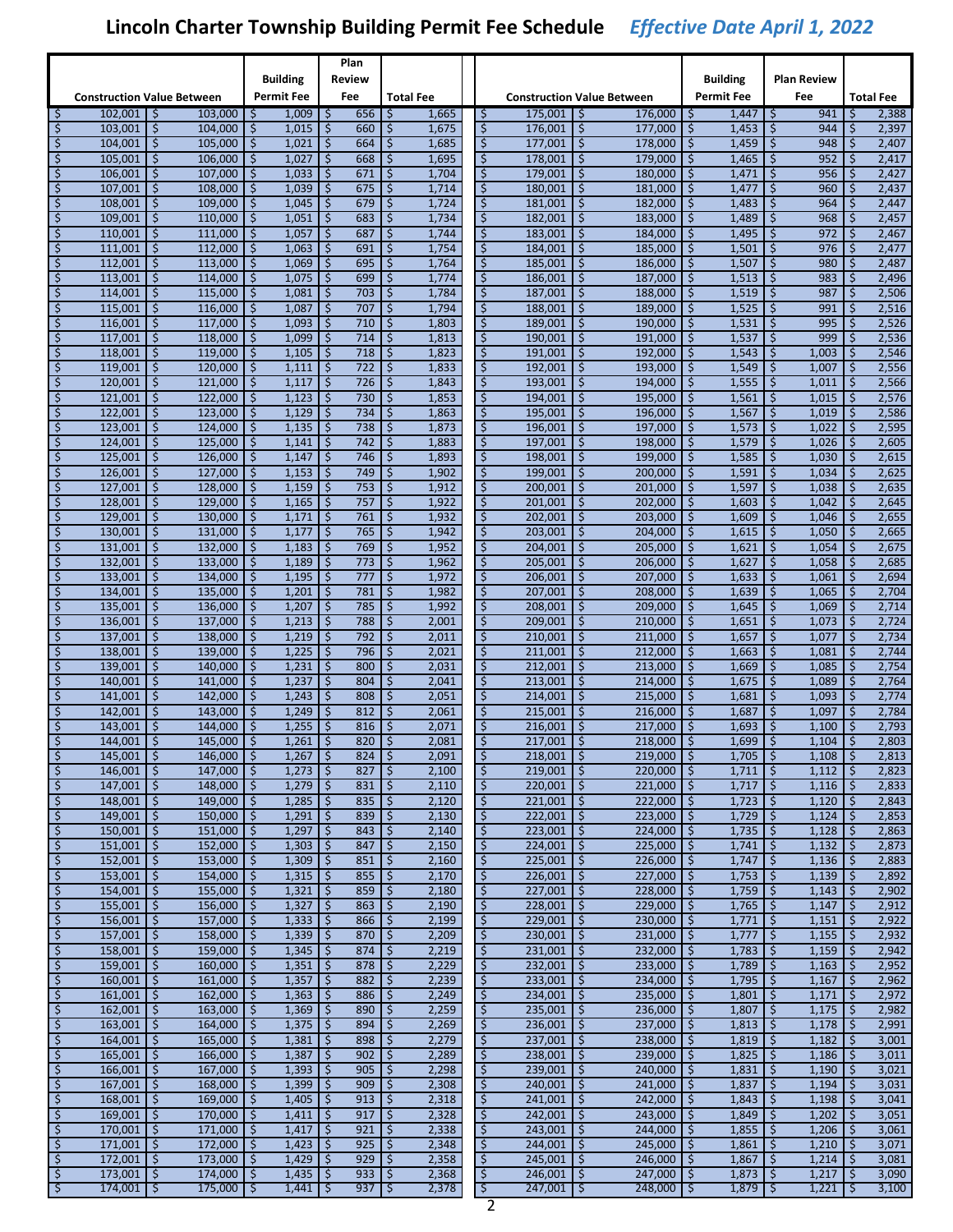|          |                                   |              |                              |          |                                |                          | Plan                       |                  |                |                                      |                                   |                         |                                         |          |                   |                                      |                              |               |                  |
|----------|-----------------------------------|--------------|------------------------------|----------|--------------------------------|--------------------------|----------------------------|------------------|----------------|--------------------------------------|-----------------------------------|-------------------------|-----------------------------------------|----------|-------------------|--------------------------------------|------------------------------|---------------|------------------|
|          |                                   |              |                              |          | <b>Building</b>                |                          | Review                     |                  |                |                                      |                                   |                         |                                         |          | <b>Building</b>   |                                      | <b>Plan Review</b>           |               |                  |
|          | <b>Construction Value Between</b> |              |                              |          | <b>Permit Fee</b>              |                          | Fee                        | <b>Total Fee</b> |                |                                      | <b>Construction Value Between</b> |                         |                                         |          | <b>Permit Fee</b> |                                      | Fee                          |               | <b>Total Fee</b> |
| \$       | 248,001                           | \$           | 249.000                      | \$       | 1,885                          | \$                       | 1,225                      | \$               | 3,110          | -Ş                                   | 321,001                           | \$                      | $322,000$   \$                          |          | 2,323             | \$                                   | 1,510                        | -Ş            | 3,833            |
| \$       | 249,001                           | \$           | 250,000                      | $\zeta$  | 1,891                          | \$                       | 1,229                      | \$               | 3,120          | $\zeta$                              | 322,001                           | \$                      | 323,000                                 | \$       | 2,329             | \$                                   | 1,514                        | \$            | 3,843            |
| \$       | 250.001                           | \$           | 251,000                      | \$       | 1,897                          | \$                       | 1,233                      | -\$              | 3,130          | \$                                   | 323,001                           | \$                      | 324,000                                 | \$       | 2,335             | \$                                   | 1,518                        | \$            | 3,853            |
| \$       | 251,001                           | \$.          | 252,000                      | \$       | 1,903                          | \$                       | 1,237                      | \$               | 3,140          | \$                                   | 324,001                           | \$                      | 325,000                                 | \$       | 2,341             | \$                                   | 1,522                        | \$            | 3,863            |
| \$<br>\$ | 252,001<br>253,001                | \$<br>\$     | 253,000<br>254,000           | \$<br>\$ | 1,909<br>1,915                 | \$<br>\$                 | 1,241<br>1,245             | \$<br>\$         | 3,150<br>3,160 | \$<br>\$                             | 325,001<br>326,001                | \$<br>\$                | 326,000<br>327,000                      | \$<br>\$ | 2,347<br>2,353    | Ś.<br>\$                             | 1,526<br>1,529               | \$<br>\$      | 3,873<br>3,882   |
| $\zeta$  | 254,001                           | \$           | 255,000                      | \$       | 1,921                          | \$                       | 1,249                      | \$               | 3,170          | $\zeta$                              | 327,001                           | \$                      | 328,000                                 | \$       | 2,359             | \$                                   | 1,533                        | \$            | 3,892            |
| \$       | 255,001                           | \$           | 256,000                      | \$       | 1,927                          | \$                       | 1,253                      | -\$              | 3,180          | \$                                   | 328,001                           | \$                      | 329,000                                 | \$       | 2,365             | \$                                   | 1,537                        | \$            | 3,902            |
| \$       | 256,001                           | \$           | 257,000                      | \$       | 1,933                          | \$                       | 1,256                      | ا \$             | 3,189          | \$                                   | 329,001                           | \$                      | 330,000                                 | \$       | 2,371             | \$                                   | 1,541                        | \$            | 3,912            |
| \$       | 257,001                           | \$           | 258,000                      | \$       | 1,939                          | \$                       | 1,260                      | -\$              | 3,199          | \$                                   | 330,001                           | \$                      | 331,000                                 | \$       | 2,377             | Ś.                                   | 1,545                        | \$            | 3,922            |
| \$       | 258,001                           | \$           | 259,000                      | \$       | 1,945                          | \$                       | 1,264                      | \$               | 3,209          | \$                                   | 331,001                           | \$                      | 332,000                                 | \$       | 2,383             | \$                                   | 1,549                        | \$            | 3,932            |
| $\zeta$  | 259,001                           | \$           | 260.000                      | \$       | 1,951                          | \$                       | 1,268                      | \$               | 3,219          | \$                                   | 332,001                           | \$                      | 333.000                                 | \$       | 2,389             | \$                                   | 1,553                        | $\zeta$       | 3,942            |
| \$       | 260,001                           | \$           | 261,000                      | \$       | 1,957                          | \$                       | 1,272                      | \$               | 3,229          | \$                                   | 333,001                           | \$                      | 334,000                                 | \$       | 2,395             | \$                                   | 1,557                        | \$            | 3,952            |
| \$       | 261,001                           | \$           | 262,000                      | \$       | 1,963                          | \$                       | 1,276                      | \$ ا             | 3,239          | $\zeta$                              | 334,001                           | \$                      | 335,000                                 | \$       | 2,401             | \$                                   | 1,561                        | $\zeta$       | 3,962            |
| \$       | 262,001                           | \$           | 263,000                      | \$       | 1,969                          | \$                       | 1,280                      | \$               | 3,249          | \$                                   | 335,001                           | \$                      | 336,000                                 | \$       | 2,407             | Ś.                                   | 1,565                        | \$            | 3,972            |
| \$       | 263,001                           | \$           | 264,000                      | \$       | 1,975                          | \$                       | 1,284                      | \$               | 3,259          | $\zeta$                              | 336,001                           | \$                      | 337,000                                 | \$       | 2,413             | \$                                   | 1,568                        | \$            | 3,981            |
| \$       | 264,001                           | \$           | 265,000                      | \$       | 1,981                          | \$                       | 1,288                      | \$               | 3,269          | \$                                   | 337,001                           | \$                      | 338,000                                 | \$       | 2,419             | \$                                   | 1,572                        | $\zeta$       | 3,991            |
| \$       | 265,001                           | \$           | 266,000                      | \$       | 1,987                          | \$                       | 1,292                      | \$               | 3,279          | \$                                   | 338,001                           | \$                      | 339,000                                 | \$       | 2,425             | \$                                   | 1,576                        | $\zeta$       | 4,001<br>4,011   |
| \$<br>\$ | 266,001<br>267,001                | \$<br>\$     | 267,000<br>268,000           | \$<br>\$ | 1,993<br>1,999                 | \$<br>\$                 | 1,295<br>1,299             | -\$<br>-\$       | 3,288<br>3,298 | $\zeta$<br>\$                        | 339,001<br>340,001                | \$<br>\$                | 340,000<br>341,000                      | \$<br>\$ | 2,431<br>2,437    | \$<br>Ś.                             | 1,580<br>1,584               | $\zeta$<br>\$ | 4,021            |
| \$       | 268,001                           | \$           | 269,000                      | \$       | 2,005                          | \$                       | 1,303                      | \$               | 3,308          | $\zeta$                              | 341,001                           | \$                      | 342,000                                 | \$       | 2,443             | \$                                   | 1,588                        | \$            | 4,031            |
| \$       | 269.001                           | \$           | 270,000                      | \$       | 2,011                          | \$                       | 1,307                      | \$               | 3,318          | \$                                   | 342,001                           | \$                      | 343,000                                 | \$       | 2,449             | \$                                   | 1,592                        | $\zeta$       | 4,041            |
| \$       | 270,001                           | \$           | 271,000                      | \$       | 2,017                          | \$                       | 1,311                      | \$               | 3,328          | \$                                   | 343,001                           | \$                      | 344,000                                 | \$       | 2,455             | \$                                   | 1,596                        | $\zeta$       | 4,051            |
| \$       | 271,001                           | \$.          | 272.000                      | \$       | 2,023                          | \$                       | 1,315                      | \$               | 3,338          | \$                                   | 344,001                           | \$                      | 345,000                                 | \$       | 2,461             | \$                                   | 1,600                        | \$            | 4,061            |
| \$       | 272,001                           | \$           | 273,000                      | \$       | 2,029                          | \$                       | 1,319                      | l \$             | 3,348          | \$                                   | 345,001                           | \$                      | 346,000                                 | \$       | 2,467             | Ś.                                   | 1,604                        | \$            | 4,071            |
| \$       | 273,001                           | \$           | 274,000                      | \$       | 2,035                          | \$                       | 1,323                      | \$               | 3,358          | \$                                   | 346,001                           | \$                      | 347,000                                 | \$       | 2,473             | \$                                   | 1,607                        | \$            | 4,080            |
| \$       | 274,001                           | \$           | 275.000                      | \$       | 2,041                          | \$                       | 1,327                      | \$               | 3,368          | \$                                   | 347,001                           | \$                      | 348,000                                 | \$       | 2,479             | \$                                   | 1,611                        | \$            | 4,090            |
| \$       | 275,001                           | \$           | 276,000                      | \$       | 2,047                          | \$                       | 1,331                      | $\zeta$          | 3,378          | \$                                   | 348,001                           | \$                      | 349,000                                 | \$       | 2,485             | \$                                   | 1,615                        | $\zeta$       | 4,100            |
| \$       | 276,001                           | \$.          | 277,000                      | \$       | 2,053                          | \$                       | 1,334                      | \$               | 3,387          | \$                                   | 349,001                           | \$                      | 350,000                                 | \$       | 2,491             | \$                                   | 1,619                        | \$            | 4,110            |
| \$       | 277,001                           | \$           | 278,000                      | \$       | 2,059                          | \$                       | 1,338                      | \$               | 3,397          | \$                                   | 350,001                           | \$                      | 351,000                                 | \$       | 2,497             | Ś.                                   | 1,623                        | \$            | 4,120            |
| \$       | 278,001                           | \$           | 279,000                      | \$       | 2,065                          | \$                       | 1,342                      | \$               | 3,407          | $\zeta$                              | 351,001                           | \$                      | 352,000                                 | \$       | 2,503             | \$                                   | 1,627                        | $\zeta$       | 4,130            |
| \$       | 279,001                           | \$           | 280,000                      | \$       | 2,071                          | \$                       | 1,346                      | \$               | 3,417          | \$                                   | 352,001                           | \$                      | 353,000                                 | \$       | 2,509             | \$                                   | 1,631                        | \$            | 4,140            |
| \$<br>\$ | 280,001<br>281,001                | \$<br>\$.    | 281,000<br>282,000           | \$<br>\$ | 2,077<br>2,083                 | \$<br>\$                 | 1,350<br>1,354             | ∣\$<br>-\$       | 3,427<br>3,437 | \$<br>\$                             | 353,001<br>354,001                | \$<br>\$                | 354,000<br>355,000                      | \$<br>\$ | 2,515<br>2,521    | \$<br>\$                             | 1,635<br>1,639               | $\zeta$<br>\$ | 4,150<br>4,160   |
| \$       | 282,001                           | \$           | 283,000                      | \$       | 2,089                          | \$                       | 1,358                      | -\$              | 3,447          | \$                                   | 355,001                           | \$                      | 356,000                                 | \$       | 2,527             | Ś.                                   | 1,643                        | \$            | 4,170            |
| \$       | 283,001                           | \$           | 284,000                      | \$       | 2,095                          | \$                       | 1,362                      | \$               | 3,457          | \$                                   | 356,001                           | \$                      | 357,000                                 | \$       | 2,533             | \$                                   | 1,646                        | \$            | 4,179            |
| \$       | 284,001                           | \$           | 285,000                      | \$       | 2,101                          | \$                       | 1,366                      | \$               | 3,467          | \$                                   | 357,001                           | \$                      | 358,000                                 | \$       | 2,539             | \$                                   | 1,650                        | \$            | 4,189            |
| \$       | 285,001                           | \$           | 286,000                      | \$       | 2,107                          | \$                       | 1,370                      | ∣\$              | 3,477          | \$                                   | 358,001                           | \$                      | 359,000                                 | \$       | 2,545             | \$                                   | 1,654                        | \$            | 4,199            |
| \$       | 286,001                           | \$           | 287,000                      | \$       | 2,113                          | \$                       | 1,373                      | \$               | 3,486          | \$                                   | 359,001                           | \$                      | 360.000                                 | \$       | 2,551             | \$                                   | 1,658                        | \$            | 4,209            |
| \$       | 287,001                           | \$           | 288,000                      | \$       | 2,119                          | \$                       | 1,377                      | \$               | 3,496          | \$                                   | 360,001                           | \$                      | 361.000                                 | \$       | 2,557             | Ś.                                   | 1,662                        | \$            | 4,219            |
| \$       | 288,001                           | \$           | 289,000                      | \$       | 2,125                          | \$                       | 1,381                      | \$               | 3,506          | \$                                   | 361,001                           | \$                      | 362,000                                 | \$       | 2,563             | \$                                   | 1,666                        | \$            | 4,229            |
| \$       | 289,001                           | \$           | 290,000                      | Ś        | 2,131                          | \$                       | 1,385                      | \$               | 3,516          | \$                                   | 362,001                           | \$                      | 363,000                                 | \$       | 2,569             | Ś.                                   | 1,670                        | Ś             | 4,239            |
| \$       | 290,001                           | \$           | 291,000                      | \$       | 2,137                          | \$                       | 1,389                      | \$               | 3,526          | \$                                   | 363,001                           | \$                      | 364,000                                 | \$       | 2,575             | \$                                   | 1,674                        | \$            | 4,249            |
| ⇒        | $291,001$ \$<br>292.001           |              | $292,000$ \$                 |          | 2,143                          | ⇒                        | $1,393$   \$               |                  | 3,536          | Ç                                    | $364,001$ \$                      |                         | $365,000$ \$                            |          | $2,581$ \$        |                                      | $1,678$   \$                 |               | 4,259            |
| \$<br>\$ | $293,001$ \$                      | $\mathsf{S}$ | $293,000$ \$<br>294,000 \$   |          | 2,149<br>$2,155$ \$            | $\frac{1}{2}$            | $1,397$ \$<br>$1,401$   \$ |                  | 3,546<br>3,556 | \$<br>$\frac{1}{2}$                  | $365,001$   \$<br>$366,001$ \$    |                         | $366,000$ $\frac{1}{5}$<br>$367,000$ \$ |          | 2,587<br>2,593    | $\ddot{\mathsf{S}}$<br>$\frac{1}{2}$ | 1,682<br>$1,685$ \$          | -\$           | 4,269<br>4,278   |
| \$       | 294,001                           | <b>S</b>     | $295,000$ \$                 |          | 2,161                          | \$                       | $1,405$ \$                 |                  | 3,566          | $\frac{1}{2}$                        | $367,001$ \$                      |                         | $368,000$ \$                            |          | 2,599             | $\ddot{\mathsf{S}}$                  | 1,689                        | -\$           | 4,288            |
| \$       | 295,001 \$                        |              | $296,000$ \$                 |          | 2,167                          | $\frac{1}{2}$            | $1,409$ \$                 |                  | 3,576          | \$                                   | 368,001                           | $\frac{1}{2}$           | $369,000$ \$                            |          | 2,605             | $\ddot{\mathsf{S}}$                  | $1,693$   \$                 |               | 4,298            |
| \$       | $296,001$ \$                      |              | $297,000$ \$                 |          | 2,173                          | -\$                      | $1,412$   \$               |                  | 3,585          | \$                                   | $369,001$ \$                      |                         | $370,000$   \$                          |          | 2,611             | \$                                   | $1,697$ \$                   |               | 4,308            |
| \$       | 297,001                           | $\mathsf{S}$ | 298,000 \$                   |          | 2,179                          | $\ddot{\mathsf{S}}$      | $1,416$ \$                 |                  | 3,595          | $\zeta$                              | $370,001$ \$                      |                         | $371,000$   \$                          |          | 2,617             | \$                                   | $1,701$ \$                   |               | 4,318            |
| \$       | $298,001$ \$                      |              | 299,000 \$                   |          | $2,185$   \$                   |                          | $1,420$ \$                 |                  | 3,605          | \$                                   | $371,001$ \$                      |                         | $372,000$ \$                            |          | 2,623             | \$                                   | $1,705$ \$                   |               | 4,328            |
| \$       | 299,001                           | \$           | $300,000$   \$               |          | 2,191                          | \$                       | $1,424$ \$                 |                  | 3,615          | $\varsigma$                          | 372,001                           | -\$                     | $373,000$ \$                            |          | 2,629             | $\ddot{\mathsf{S}}$                  | 1,709                        | l\$           | 4,338            |
| \$       | $300,001$ \$                      |              | $301,000$ \$                 |          | 2,197                          | \$                       | $1,428$ \$                 |                  | 3,625          | \$                                   | 373,001                           | $\ddot{\mathsf{S}}$     | $374,000$ \$                            |          | 2,635             | $\ddot{\mathsf{S}}$                  | $1,713$ \$                   |               | 4,348            |
| \$       | $301,001$ \$                      |              | $302,000$ \$                 |          | 2,203                          | $\overline{\mathcal{S}}$ | $1,432$   \$               |                  | 3,635          | \$                                   | $374,001$ \$                      |                         | $375,000$ \$                            |          | 2,641             | \$                                   | $1,717$ \$                   |               | 4,358            |
| \$       | 302,001                           | $\mathsf{S}$ | $303,000$ \$                 |          | 2,209                          | $\ddot{\mathsf{S}}$      | $1,436$ \$                 |                  | 3,645          | \$                                   | $375,001$ \$                      |                         | $376,000$   \$                          |          | 2,647             | \$                                   | 1,721                        | l \$          | 4,368            |
| \$       | $303,001$ \$                      |              | $304,000$ \$                 |          | $2,215$ \$                     |                          | $1,440$ \$                 |                  | 3,655          | \$                                   | $376,001$   \$                    |                         | $377,000$   \$                          |          | 2,653             | \$                                   | $1,724$ \$                   |               | 4,377            |
| \$       | 304,001                           | \$           | $305,000$ \$                 |          | 2,221                          | \$                       | $1,444$ \$                 |                  | 3,665          | \$                                   | 377,001                           | \$                      | 378,000 \$                              |          | 2,659             | $\frac{1}{2}$                        | 1,728                        | -\$           | 4,387            |
| \$<br>\$ | $305,001$ \$<br>$306,001$   \$    |              | $306,000$ \$<br>$307,000$ \$ |          | 2,227<br>$2,233$   \$          | \$                       | $1,448$ \$<br>$1,451$   \$ |                  | 3,675<br>3,684 | \$<br>\$                             | 378,001<br>$379,001$ \$           | $\ddot{\mathsf{S}}$     | 379,000 \$<br>$380,000$ \$              |          | 2,665<br>2,671    | $\ddot{\mathsf{S}}$<br>\$            | $1,732$ \$<br>$1,736$ \$     |               | 4,397<br>4,407   |
| \$       | 307,001                           | $\mathsf{S}$ | $308,000$ $\frac{1}{5}$      |          | 2,239                          | $\frac{1}{2}$            | $1,455$ $\frac{1}{5}$      |                  | 3,694          | $\zeta$                              | $380,001$ \$                      |                         | $381,000$   \$                          |          | 2,677             | \$                                   | 1,740                        | l \$          | 4,417            |
| \$       | $308,001$ \$                      |              | $309,000$ \$                 |          | $2,245$ \$                     |                          | $1,459$ \$                 |                  | 3,704          | $\zeta$                              | 381,001                           | \$                      | $382,000$   \$                          |          | 2,683             | \$                                   | $1,744$ \$                   |               | 4,427            |
| \$       | 309,001                           | \$           | $310,000$   \$               |          | 2,251                          | \$                       | $1,463$ \$                 |                  | 3,714          | \$                                   | 382,001                           | -\$                     | $383,000$ \$                            |          | 2,689             | $\frac{1}{2}$                        | 1,748                        | -\$           | 4,437            |
| \$       | $310,001$ \$                      |              | $311,000$ \$                 |          | 2,257                          | \$                       | $1,467$ \$                 |                  | 3,724          | \$                                   | 383,001                           | $\ddot{\mathsf{S}}$     | 384,000 \$                              |          | 2,695             | \$                                   | $1,752$ \$                   |               | 4,447            |
| \$       | $311,001$   \$                    |              | $312,000$ \$                 |          | $2,263$ \$                     |                          | $1,471$   \$               |                  | 3,734          | \$                                   | $384,001$ \$                      |                         | $385,000$   \$                          |          | 2,701             | \$                                   | $1,756$ \$                   |               | 4,457            |
| \$       | 312,001                           | <b>S</b>     | $313,000$ \$                 |          | 2,269                          | $\ddot{\mathsf{S}}$      | $1,475$ \$                 |                  | 3,744          | $\zeta$                              | 385,001                           | $\overline{\mathsf{S}}$ | $386,000$   \$                          |          | 2,707             | $\frac{1}{2}$                        | $1,760$ \$                   |               | 4,467            |
| \$       | 313,001                           | <b>S</b>     | $314,000$ \$                 |          | $2,275$ \$                     |                          | $1,479$ \$                 |                  | 3,754          | $\zeta$                              | 386,001                           | \$                      | $387,000$   \$                          |          | 2,713             | \$                                   | $1,763$   \$                 |               | 4,476            |
| \$       | 314,001                           | \$           | 315,000                      | \$       | 2,281                          | \$                       | $1,483$   \$               |                  | 3,764          | \$                                   | 387,001                           | -\$                     | $388,000$ \$                            |          | 2,719             | $\ddot{\mathsf{S}}$                  | $1,767$   \$                 |               | 4,486            |
| \$       | $315,001$ \$                      |              | $316,000$ \$                 |          | 2,287                          | \$                       | $1,487$ \$                 |                  | 3,774          | \$                                   | 388,001                           | $\zeta$                 | 389,000 \$                              |          | 2,725             | $\zeta$                              | $1,771$ \$                   |               | 4,496            |
| \$       | $316,001$   \$                    |              | $317,000$ \$                 |          | 2,293                          | \$                       | $1,490$   \$               |                  | 3,783          | $\zeta$                              | 389,001                           | ۱\$                     | $390,000$ \$                            |          | 2,731             | \$                                   | $1,775$   \$                 |               | 4,506            |
| \$       | 317,001                           | $\mathsf{S}$ | $318,000$ \$                 |          | 2,299                          | $\zeta$                  | $1,494$   \$               |                  | 3,793          | $\zeta$                              | 390,001                           | $\mathsf{S}$            | $391,000$   \$                          |          | 2,737             | $\mathsf{S}$                         | $1,779$ \$                   |               | 4,516            |
| \$       | $318,001$ \$<br>319,001           | <b>S</b>     | $319,000$ \$<br>$320,000$ \$ |          | $2,305$ $\frac{1}{5}$<br>2,311 | -\$                      | $1,498$ \$<br>$1,502$ \$   |                  | 3,803<br>3,813 | $\ddot{\mathsf{S}}$<br>$\frac{1}{2}$ | 391,001<br>$392,001$ \$           | \$                      | $392,000$ \$<br>$393,000$ \$            |          | 2,743<br>2,749    | \$<br>$\mathsf{S}$                   | $1,783$   \$<br>$1,787$   \$ |               | 4,526<br>4,536   |
| \$<br>ड़ | $320,001$ \$                      |              | $321,000$   \$               |          | $2,317$ \$                     |                          | $1,506$   \$               |                  | 3,823          | \$                                   | $393,001$ \$                      |                         | $394,000$   \$                          |          | $2,755$   \$      |                                      | $1,791$   \$                 |               | 4,546            |
|          |                                   |              |                              |          |                                |                          |                            |                  |                |                                      |                                   |                         |                                         |          |                   |                                      |                              |               |                  |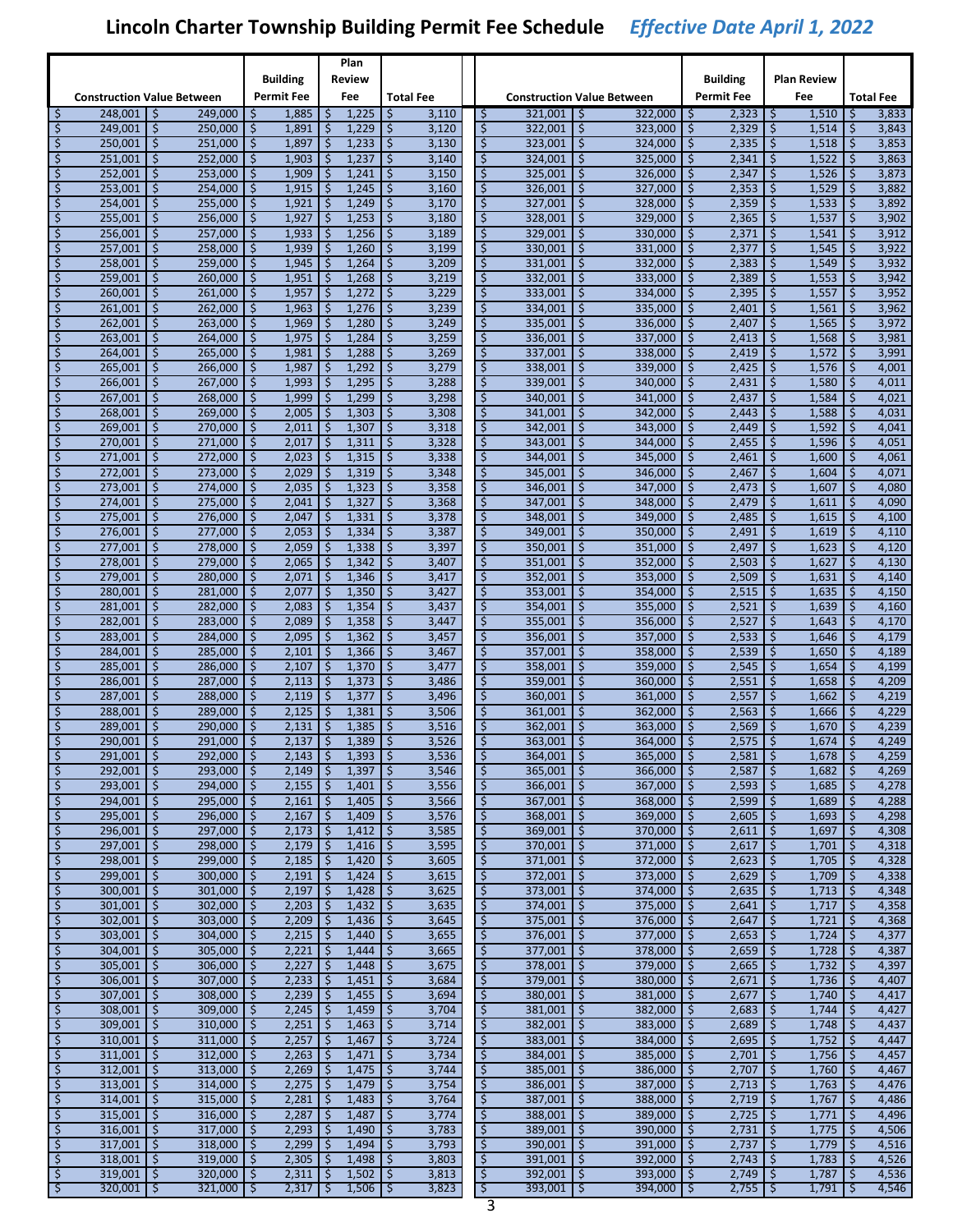|                          |                                   |                         |                    |          |                   |                          | Plan           |                  |                |                         |                    |                                     |         |                 |               |                     |         |                  |
|--------------------------|-----------------------------------|-------------------------|--------------------|----------|-------------------|--------------------------|----------------|------------------|----------------|-------------------------|--------------------|-------------------------------------|---------|-----------------|---------------|---------------------|---------|------------------|
|                          |                                   |                         |                    |          | Building          |                          | Review         |                  |                |                         |                    |                                     |         | <b>Building</b> |               | Plan Review         |         |                  |
|                          | <b>Construction Value Between</b> |                         |                    |          | <b>Permit Fee</b> |                          | Fee            | <b>Total Fee</b> |                |                         |                    | <b>Construction Value Between</b>   |         | Permit Fee      |               | Fee                 |         | <b>Total Fee</b> |
| \$                       | 394.001                           | -Ś                      | 395,000            | -S       | 2,761             | \$                       | 1,795          | -\$              | 4,556          | \$                      | 467.001            | \$<br>$468,000$ \$                  |         | 3,199           | S.            | 2,079               | -\$     | 5,278            |
| \$                       | 395,001                           | \$                      | 396,000            | \$       | 2,767             | \$                       | 1,799          | \$               | 4,566          | $\zeta$                 | 468,001            | \$<br>469,000                       | \$      | 3,205           | \$            | 2,083               | \$      | 5,288            |
| \$                       | 396,001                           | \$                      | 397,000            | \$       | 2,773             | \$                       | 1,802          | \$               | 4,575          | \$                      | 469,001            | \$<br>470,000                       | \$      | 3,211           | \$            | 2,087               | \$      | 5,298            |
| \$                       | 397,001                           | \$                      | 398,000            | \$       | 2,779             | \$                       | 1,806          | ۱\$              | 4,585          | \$                      | 470,001            | \$<br>471,000                       | $\zeta$ | 3,217           | \$            | 2,091               | $\zeta$ | 5,308            |
| \$                       | 398,001                           | \$                      | 399,000            | \$       | 2,785             | \$                       | 1,810          | ا \$             | 4,595          | \$                      | 471,001            | \$<br>472,000                       | \$      | 3,223           | \$            | 2,095               | \$      | 5,318            |
| \$                       | 399,001                           | \$                      | 400,000            | \$       | 2,791             | \$                       | 1,814          | \$               | 4,605          | \$                      | 472,001            | \$<br>473,000                       | \$      | 3,229           | \$            | 2,099               | \$      | 5,328            |
| \$                       | 400,001                           | \$                      | 401,000            | \$       | 2,797             | \$                       | 1,818          | \$               | 4,615          | \$                      | 473,001            | \$<br>474,000                       | \$      | 3,235           | Ś.            | 2,103               | \$      | 5,338            |
| \$                       | 401,001                           | \$                      | 402,000            | \$       | 2,803             | \$                       | 1,822          | \$               | 4,625          | \$                      | 474,001            | \$<br>475,000                       | \$      | 3,241           | \$            | 2,107               | \$      | 5,348            |
| \$                       | 402,001                           | \$                      | 403,000            | \$       | 2,809             | \$                       | 1,826          | \$ ا             | 4,635          | \$                      | 475,001            | \$<br>476,000                       | \$      | 3,247           | \$            | 2,111               | $\zeta$ | 5,358            |
| \$                       | 403,001                           | \$                      | 404,000            | \$       | 2,815             | \$                       | 1,830          | ا \$             | 4,645          | \$                      | 476,001            | \$<br>477.000                       | \$      | 3,253           | \$            | 2,114               | \$      | 5,367            |
| \$                       | 404,001                           | \$                      | 405,000            | \$       | 2,821             | \$                       | 1,834          | \$               | 4,655          | \$                      | 477,001            | \$<br>478,000                       | \$      | 3,259           | \$            | 2,118               | \$      | 5,377            |
| \$                       | 405,001                           | \$                      | 406,000            | \$       | 2,827             | \$                       | 1,838          | \$               | 4,665          | \$                      | 478,001            | \$<br>479,000                       | \$      | 3,265           | Ś.            | 2,122               | \$      | 5,387            |
| \$                       | 406,001                           | \$                      | 407,000            | \$       | 2,833             | \$                       | 1,841          | \$               | 4,674          | \$                      | 479,001            | \$<br>480,000                       | \$      | 3,271           | \$            | 2,126               | \$      | 5,397            |
| \$                       | 407,001                           | \$                      | 408,000            | \$       | 2,839             | \$                       | 1,845          | ∣\$              | 4,684          | \$                      | 480,001            | \$<br>481,000                       | \$      | 3,277           | \$            | 2,130               | $\zeta$ | 5,407            |
| \$                       | 408,001                           | \$                      | 409,000            | \$       | 2,845             | \$                       | 1,849          | -\$              | 4,694          | \$                      | 481,001            | \$<br>482,000                       | \$      | 3,283           | \$            | 2,134               | \$      | 5,417            |
| \$                       | 409,001                           | \$                      | 410,000            | \$       | 2,851             | \$                       | 1,853          | \$               | 4,704          | \$                      | 482,001            | \$<br>483,000                       | \$      | 3,289           | \$            | 2,138               | \$      | 5,427            |
| \$                       | 410,001                           | \$                      | 411,000            | \$       | 2,857             | \$                       | 1,857          | \$               | 4,714          | $\zeta$                 | 483,001            | \$<br>484,000                       | \$      | 3,295           | Ś.            | 2,142               | \$      | 5,437            |
| \$                       | 411,001                           | \$                      | 412,000            | \$       | 2,863             | \$                       | 1,861          | \$               | 4,724          | \$                      | 484,001            | \$<br>485,000                       | \$      | 3,301           | \$            | 2,146               | \$      | 5,447            |
| \$                       | 412,001                           | \$                      | 413,000            | \$       | 2,869             | \$                       | 1,865          | \$ ا             | 4,734          | \$                      | 485,001            | \$<br>486,000                       | \$      | 3,307           | \$            | 2,150               | $\zeta$ | 5,457            |
| \$                       | 413,001                           | \$                      | 414,000            | \$       | 2,875             | \$                       | 1,869          | -\$              | 4,744          | \$                      | 486.001            | \$<br>487,000                       | \$      | 3,313           | \$            | 2,153               | \$      | 5,466            |
| \$                       | 414,001                           | \$                      | 415.000            | \$       | 2,881             | \$                       | 1,873          | \$               | 4,754          | \$                      | 487,001            | \$<br>488,000                       | \$      | 3,319           | \$            | 2,157               | \$      | 5,476            |
| \$                       | 415,001                           | \$                      | 416,000            | \$       | 2,887             | \$                       | 1,877          | \$               | 4,764          | $\zeta$                 | 488.001            | \$<br>489.000                       | \$      | 3,325           | Ś.            | 2,161               | \$      | 5,486            |
| \$                       | 416,001                           | \$                      | 417,000            | \$       | 2,893             | \$                       | 1,880          | \$               | 4,773          | \$                      | 489,001            | \$<br>490,000                       | \$      | 3,331           | \$            | 2,165               | \$      | 5,496            |
| \$                       | 417,001                           | \$                      | 418.000            | \$       | 2,899             | \$                       | 1,884          | -\$              | 4,783          | \$                      | 490,001            | \$<br>491,000                       | \$      | 3,337           | \$            | 2,169               | $\zeta$ | 5,506            |
| \$                       | 418,001                           | \$                      | 419,000            | \$       | 2,905             | \$                       | 1,888          | \$               | 4,793          | \$                      | 491,001            | \$<br>492.000                       | \$      | 3,343           | \$            | 2,173               | \$      | 5,516            |
| \$                       | 419,001                           | \$                      | 420,000            | \$       | 2,911             | \$                       | 1,892          | \$               | 4,803          | \$                      | 492,001            | \$<br>493,000                       | \$      | 3,349           | \$            | 2,177               | \$      | 5,526            |
| \$                       | 420,001                           | \$                      | 421,000            | \$       | 2,917             | \$                       | 1,896          | \$               | 4,813          | $\zeta$                 | 493.001            | \$<br>494,000                       | \$      | 3,355           | Ś.            | 2,181               | \$      | 5,536            |
| \$                       | 421,001                           | \$                      | 422,000            | \$       | 2,923             | \$                       | 1,900          | \$               | 4,823          | \$                      | 494,001            | \$<br>495,000                       | \$      | 3,361           | \$            | 2,185               | \$      | 5,546            |
| \$                       | 422,001                           | \$                      | 423,000            | \$       | 2,929             | \$                       | 1,904          | -\$              | 4,833          | \$                      | 495,001            | \$<br>496,000                       | \$      | 3,367           | \$            | 2,189               | $\zeta$ | 5,556            |
| \$                       | 423,001                           | \$                      | 424,000            | \$       | 2,935             | \$                       | 1,908          | \$               | 4,843          | \$                      | 496,001            | \$<br>497,000                       | \$      | 3,373           | \$            | 2,192               | \$      | 5,565            |
| \$                       | 424,001                           | \$                      | 425,000            | \$       | 2,941             | \$                       | 1,912          | \$               | 4,853          | \$                      | 497,001            | \$<br>498,000                       | \$      | 3,379           | \$            | 2,196               | \$      | 5,575            |
| \$                       | 425,001                           | \$                      | 426,000            | \$       | 2,947             | \$                       | 1,916          | \$               | 4,863          | $\varsigma$             | 498,001            | \$<br>499,000                       | \$      | 3,385           | \$            | 2,200               | \$      | 5,585            |
| \$                       | 426,001                           | \$                      | 427,000            | \$       | 2,953             | \$                       | 1,919          | \$               | 4,872          | \$                      | 499,001            | \$<br>500,000                       | \$      | 3,391           | \$            | 2,204               | \$      | 5,595            |
| \$                       | 427,001                           | \$                      | 428,000            | \$       | 2,959             | \$                       | 1,923          | \$ ا             | 4,882          | \$                      | 500,001            | \$<br>501,000                       | \$      | 3,396           | \$            | 2,207               | $\zeta$ | 5,603            |
| \$                       | 428,001                           | \$                      | 429,000            | \$       | 2,965             | \$                       | 1,927          | \$               | 4,892          | \$                      | 501,001            | \$<br>502,000                       | \$      | 3,401           | \$            | 2,211               | \$      | 5,612            |
| \$                       | 429,001                           | \$                      | 430,000            | \$       | 2,971             | \$                       | 1,931          | \$               | 4,902          | \$                      | 502,001            | \$<br>503,000                       | \$      | 3,406           | \$            | 2,214               | \$      | 5,620            |
| \$                       | 430,001                           | \$                      | 431,000            | \$       | 2,977             | \$                       | 1,935          | \$               | 4,912          | $\overline{\mathsf{S}}$ | 503,001            | \$<br>504,000                       | \$      | 3,411           | \$            | 2,217               | \$      | 5,628            |
| \$                       | 431,001                           | \$                      | 432,000            | \$       | 2,983             | \$                       | 1,939          | \$               | 4,922          | \$                      | 504,001            | \$<br>505,000                       | \$      | 3,416           | \$            | 2,220               | \$      | 5,636            |
| \$                       | 432,001                           | \$                      | 433,000            | \$       | 2,989             | \$                       | 1,943          | ∣\$              | 4,932          | \$                      | 505,001            | \$<br>506,000                       | \$      | 3,421           | \$            | 2,224               | \$      | 5,645            |
| \$                       | 433,001                           | \$                      | 434,000            | \$       | 2,995             | \$                       | 1,947          | \$               | 4,942          | \$<br>\$                | 506,001            | \$<br>507,000                       | \$      | 3,426           | \$            | 2,227               | \$      | 5,653            |
| \$<br>\$                 | 434,001                           | \$<br>\$                | 435,000<br>436,000 | \$<br>\$ | 3,001<br>3,007    | \$<br>Š.                 | 1,951<br>1,955 | \$<br>\$         | 4,952          | $\overline{\mathsf{S}}$ | 507,001            | \$<br>508,000<br>\$<br>509,000      | \$<br>Ś | 3,431           | \$<br>\$      | 2,230<br>2,233      | \$<br>Ŝ | 5,661<br>5,669   |
| \$                       | 435,001<br>436,001                | \$                      | 437,000            | \$       | 3,013             | \$                       | 1,958          |                  | 4,962          | \$                      | 508,001<br>509,001 | \$<br>510,000                       | \$      | 3,436<br>3,441  | \$            |                     | \$      |                  |
|                          | 437,001 \$                        |                         | 438,000 \$         |          | $3,019$ \$        |                          | $1,962$   \$   | \$               | 4,971<br>4,981 |                         | $510,001$ \$       | $511,000$ \$                        |         | $3,446$ \$      |               | 2,237<br>$2,240$ \$ |         | 5,678<br>5,686   |
| ₽<br>$\zeta$             | $438,001$ \$                      |                         | 439,000 \$         |          | $3,025$ \$        |                          | $1,966$   \$   |                  | 4,991          | $\varsigma$             | $511,001$ \$       | $512,000$ \$                        |         | $3,451$   \$    |               | 2,243               | \$      | 5,694            |
| \$                       | $439,001$ \$                      |                         | $440,000$ \$       |          | $3,031$ \$        |                          | $1,970$   \$   |                  | 5,001          | $\frac{1}{2}$           | $512,001$ \$       | $513,000$ \$                        |         | $3,456$ \$      |               | 2,246               | \$.     | 5,702            |
| $\varsigma$              | 440,001                           | 5                       | $441,000$ \$       |          | 3,037             | $\mathsf{S}$             | $1,974$   \$   |                  | 5,011          | $\varsigma$             | $513,001$ \$       | $514,000$ \$                        |         | 3,461           | $\mathbf{c}$  | 2,250               | S.      | 5,711            |
| \$                       | 441,001                           | \$                      | 442,000 $\vert$ \$ |          | 3,043             | $\zeta$                  | $1,978$ \$     |                  | 5,021          | \$                      | 514,001            | $\ddot{\mathsf{S}}$<br>$515,000$ \$ |         | 3,466           | $\frac{1}{2}$ | 2,253               | S.      | 5,719            |
| \$                       | $442,001$ \$                      |                         | 443,000 $\mid$ \$  |          | 3,049             | \$                       | $1,982$ \$     |                  | 5,031          | \$                      | $515,001$ \$       | $516,000$ \$                        |         | $3,471$ \$      |               | $2,256$ \$          |         | 5,727            |
| \$                       | 443,001                           | -\$                     | $444,000$   \$     |          | 3,055             | \$                       | $1,986$   \$   |                  | 5,041          | \$                      | $516,001$ \$       | 517,000                             | \$      | 3,476           | $\zeta$       | 2,259               | \$      | 5,735            |
| \$                       | $444,001$ \$                      |                         | 445,000 $\vert$ \$ |          | $3,061$ \$        |                          | $1,990$ \$     |                  | 5,051          | $\zeta$                 | $517,001$ \$       | $518,000$ \$                        |         | 3,481           | $\zeta$       | 2,263               | \$      | 5,744            |
| $\zeta$                  | 445,001                           | $\mathsf{S}$            | $446,000$ \$       |          | 3,067             | $\ddot{\mathsf{S}}$      | $1,994$ \$     |                  | 5,061          | $\zeta$                 | $518,001$ \$       | $519,000$ \$                        |         | 3,486           | $\mathsf{S}$  | 2,266               | \$      | 5,752            |
| \$                       | 446,001                           | \$                      | 447,000 \$         |          | 3,073             | $\zeta$                  | $1,997$ \$     |                  | 5,070          | \$                      | 519,001            | $\frac{1}{2}$<br>$520,000$ \$       |         | 3,491           | \$            | 2,269               | S.      | 5,760            |
| \$                       | $447,001$ \$                      |                         | $448,000$ \$       |          | $3,079$   \$      |                          | $2,001$ \$     |                  | 5,080          | \$                      | $520,001$ \$       | $521,000$ \$                        |         | $3,496$ \$      |               | $2,272$ \$          |         | 5,768            |
| \$                       | 448,001                           | l \$                    | 449,000 \$         |          | $3,085$   \$      |                          | $2,005$ \$     |                  | 5,090          | \$                      | $521,001$ \$       | 522,000                             | \$      | 3,501           | \$            | 2,276               | \$      | 5,777            |
| \$                       | $449,001$ \$                      |                         | 450,000 $\vert$ \$ |          | $3,091$ \$        |                          | $2,009$ \$     |                  | 5,100          | \$                      | $522,001$ \$       | $523,000$ \$                        |         | 3,506           | l \$          | $2,279$ \$          |         | 5,785            |
| $\zeta$                  | 450,001                           | $\overline{\mathsf{S}}$ | $451,000$ \$       |          | 3,097             | $\overline{\mathcal{S}}$ | $2,013$ \$     |                  | 5,110          | $\varsigma$             | $523,001$ \$       | $524,000$ \$                        |         | 3,511           | $\zeta$       | 2,282               | \$      | 5,793            |
| \$                       | 451,001                           | \$                      | 452,000 $\vert$ \$ |          | 3,103             | \$                       | $2,017$ \$     |                  | 5,120          | \$                      | 524,001            | 525,000<br>\$                       | \$      | 3,516           | $\sqrt{5}$    | 2,285               | \$      | 5,801            |
| \$                       | $452,001$ \$                      |                         | $453,000$ \$       |          | $3,109$ \$        |                          | $2,021$ \$     |                  | 5,130          | \$                      | $525,001$ \$       | $526,000$ \$                        |         | $3,521$ \$      |               | 2,289               | ا \$    | 5,810            |
| \$                       | 453,001                           | l \$                    | 454,000 \$         |          | $3,115$ \$        |                          | $2,025$ \$     |                  | 5,140          | \$                      | $526,001$ \$       | 527,000                             | \$      | 3,526           | \$            | 2,292               | \$.     | 5,818            |
| \$                       | $454,001$ \$                      |                         | 455,000 $\vert$ \$ |          | $3,121$ \$        |                          | $2,029$ \$     |                  | 5,150          | \$                      | $527,001$ \$       | $528,000$ \$                        |         | 3,531           | $\zeta$       | 2,295               | S.      | 5,826            |
| $\zeta$                  | 455,001                           | <b>S</b>                | $456,000$ \$       |          | 3,127             | ે                        | $2,033$   \$   |                  | 5,160          | $\varsigma$             | $528,001$ \$       | $529,000$ \$                        |         | 3,536           | $\varsigma$   | 2,298               | \$      | 5,834            |
| \$                       | 456,001                           | \$                      | 457,000 \$         |          | 3,133             | \$                       | $2,036$ \$     |                  | 5,169          | \$                      | 529,001            | \$<br>530,000                       | -\$     | 3,541           | \$            | 2,302               | \$      | 5,843            |
| \$                       | $457,001$ \$                      |                         | 458,000 $\mid$ \$  |          | $3,139$ \$        |                          | $2,040$ \$     |                  | 5,179          | \$                      | $530,001$ \$       | $531,000$ \$                        |         | $3,546$ \$      |               | $2,305$ \$          |         | 5,851            |
| \$                       | 458,001                           | l \$                    | $459,000$ \$       |          | $3,145$ \$        |                          | $2,044$ \$     |                  | 5,189          | \$                      | $531,001$ \$       | $532,000$ \$                        |         | 3,551           | \$            | 2,308               | S.      | 5,859            |
| \$                       | 459,001 $\vert$ \$                |                         | $460,000$ \$       |          | $3,151$ \$        |                          | $2,048$ \$     |                  | 5,199          | \$                      | 532,001            | \$<br>$533,000$ \$                  |         | 3,556           | $\zeta$       | 2,311               | \$      | 5,867            |
| $\zeta$                  | 460,001                           | l \$                    | $461,000$ \$       |          | $3,157$ \$        |                          | $2,052$   \$   |                  | 5,209          | $\varsigma$             | $533,001$ \$       | $534,000$ \$                        |         | 3,561           | $\varsigma$   | 2,315               | \$      | 5,876            |
| \$                       | 461,001                           | \$                      | 462,000 \$         |          | 3,163             | \$                       | $2,056$ \$     |                  | 5,219          | \$                      | 534,001            | \$<br>$535,000$ \$                  |         | 3,566           | $\frac{1}{2}$ | 2,318               | \$      | 5,884            |
| \$                       | $462,001$   \$                    |                         | 463,000 $\mid$ \$  |          | $3,169$ \$        |                          | $2,060$   \$   |                  | 5,229          | \$                      | $535,001$ \$       | $536,000$ \$                        |         | $3,571$ \$      |               | $2,321$   \$        |         | 5,892            |
| \$                       | 463,001                           | l \$                    | $464,000$ \$       |          | $3,175$ \$        |                          | $2,064$   \$   |                  | 5,239          | $\frac{1}{2}$           | $536,001$ \$       | 537,000                             | -\$     | 3,576           | $\zeta$       | 2,324               | -\$     | 5,900            |
| \$                       | $464,001$ \$                      |                         | $465,000$   \$     |          | $3,181$ \$        |                          | $2,068$   \$   |                  | 5,249          | $\frac{1}{2}$           | $537,001$ \$       | 538,000 \$                          |         | 3,581           | $\zeta$       | 2,328               | -\$     | 5,909            |
| \$                       | 465,001                           | 5                       | $466,000$ \$       |          | $3,187$   \$      |                          | $2,072$   \$   |                  | 5,259          | $\overline{\varsigma}$  | $538,001$ \$       | $539,000$ \$                        |         | 3,586           | $\mathsf{S}$  | $2,331$   \$        |         | 5,917<br>5,925   |
| $\overline{\mathcal{L}}$ | 466,001                           | \$                      | $467,000$   \$     |          | $3,193$   \$      |                          | $2,075$   \$   |                  | 5,268          | Γ\$                     | $539,001$ \$       | $540,000$ \$                        |         | $3,591$ \$      |               | $2,334$ \$          |         |                  |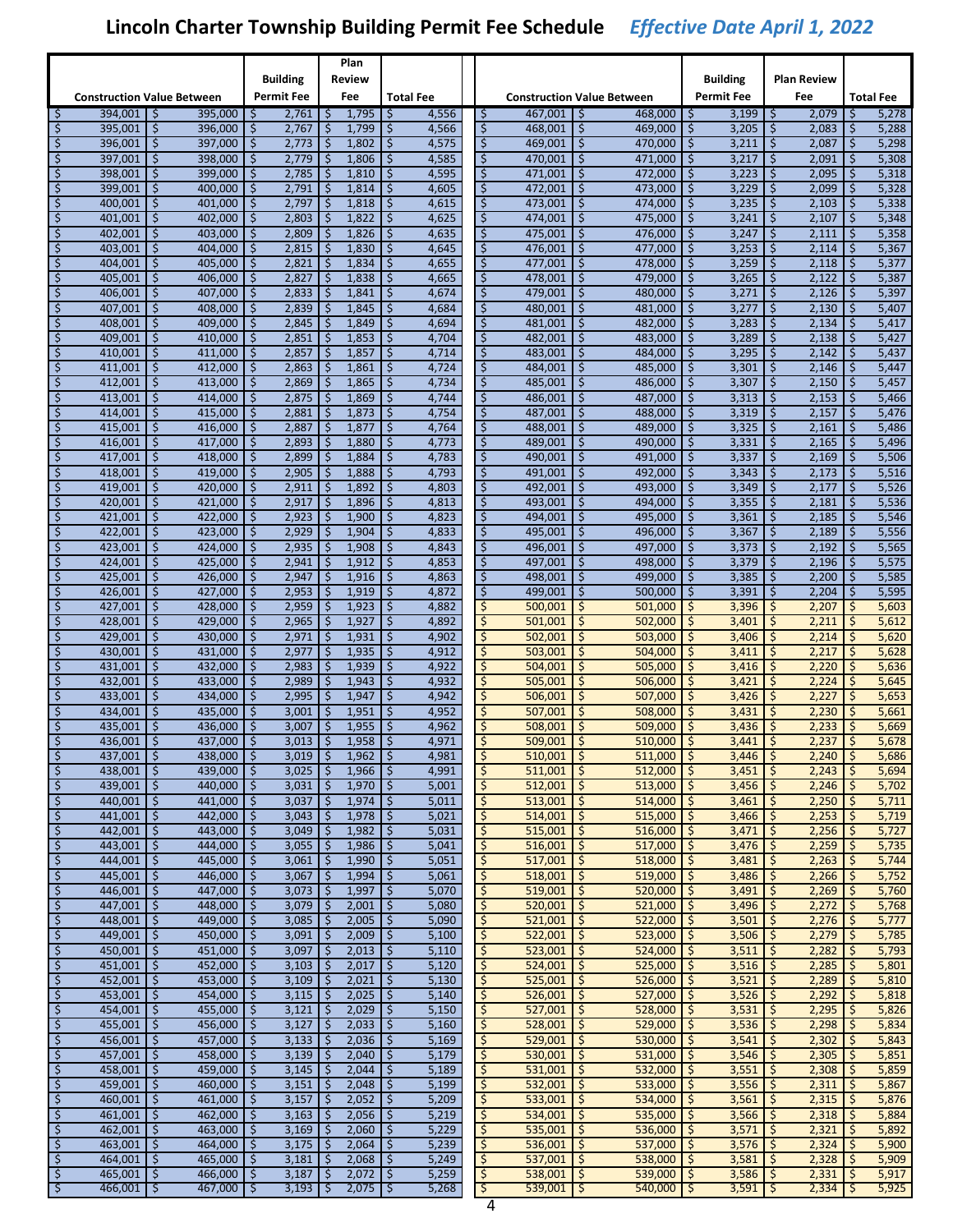|                   |                                   |      |                              |     |                            |               | Plan                         |                  |                |                               |                              |     |                                   |           |                     |                   |                            |                          |                  |
|-------------------|-----------------------------------|------|------------------------------|-----|----------------------------|---------------|------------------------------|------------------|----------------|-------------------------------|------------------------------|-----|-----------------------------------|-----------|---------------------|-------------------|----------------------------|--------------------------|------------------|
|                   |                                   |      |                              |     | Building                   |               | Review                       |                  |                |                               |                              |     |                                   |           | <b>Building</b>     |                   | Plan Review                |                          |                  |
|                   | <b>Construction Value Between</b> |      |                              |     | <b>Permit Fee</b>          |               | Fee                          | <b>Total Fee</b> |                |                               |                              |     | <b>Construction Value Between</b> |           | <b>Permit Fee</b>   |                   | Fee                        |                          | <b>Total Fee</b> |
| \$                | 540.001                           | -S   | 541,000                      | ۱\$ | 3,596                      | \$            | 2,337                        | -\$              | 5,933          | \$                            | 613.001                      | - Ś | 614.000                           | -\$       | 3,961               | -S                | 2,575                      | -\$                      | 6,536            |
| Ś.                | 541,001                           | Ŝ.   | 542,000                      | Ś   | 3,601                      | \$            | 2,341                        | $\zeta$          | 5,942          | \$                            | 614,001                      | \$  | 615,000                           | \$        | 3,966               | \$                | 2,578                      | \$                       | 6,544            |
| \$                | 542,001                           | \$   | 543,000                      | \$  | 3,606                      | \$            | 2,344                        | \$               | 5,950          | \$                            | 615,001                      | \$  | 616.000                           | \$        | 3,971               | \$                | 2,581                      | \$                       | 6,552            |
| \$                | 543,001                           | \$   | 544,000                      | \$  | 3,611                      | \$            | 2,347                        | \$               | 5,958          | \$                            | 616,001                      | -\$ | 617,000                           | \$        | 3,976               | \$                | 2,584                      | \$                       | 6,560            |
| \$                | 544,001                           | \$   | 545,000                      | \$  | 3,616                      | \$            | 2,350                        | -\$              | 5,966          | \$                            | 617,001                      | \$  | 618,000                           | \$        | 3,981               | \$                | 2,588                      | \$                       | 6,569            |
| \$                | 545,001                           | \$.  | 546,000                      | \$  | 3,621                      | \$            | 2,354                        | -\$              | 5,975          | \$                            | 618,001                      | \$. | 619,000                           | \$        | 3,986               | \$                | 2,591                      | \$                       | 6,577            |
| \$                | 546,001                           | \$.  | 547,000                      | Ś   | 3,626                      | \$            | 2,357                        | \$               | 5,983          | \$                            | 619,001                      | \$  | 620,000                           | \$        | 3,991               | \$                | 2,594                      | \$                       | 6,585            |
| \$                | 547,001                           | \$   | 548,000                      | \$  | 3,631                      | \$            | 2,360                        | -\$              | 5,991          | \$                            | 620,001                      | \$  | 621.000                           | \$        | 3,996               | \$                | 2,597                      | \$                       | 6,593            |
| \$                | 548,001                           | \$   | 549,000                      | \$  | 3,636                      | \$            | 2,363                        | -\$              | 5,999          | \$                            | 621,001                      | \$  | 622,000                           | \$        | 4,001               | \$                | 2,601                      | \$                       | 6,602            |
| \$                | 549,001                           | \$   | 550,000                      | \$  | 3,641                      | \$            | 2,367                        | \$               | 6,008          | \$                            | 622,001                      | \$  | 623,000                           | \$        | 4,006               | \$                | 2,604                      | \$                       | 6,610            |
| \$                | 550,001                           | \$.  | 551,000                      | \$  | 3,646                      | \$            | 2,370                        | ۱\$              | 6,016          | \$                            | 623,001                      | \$. | 624,000                           | \$        | 4,011               | \$                | 2,607                      | \$                       | 6,618            |
| \$                | 551,001                           | \$.  | 552.000                      | Ś   | 3,651                      | \$            | 2,373                        | \$               | 6,024          | \$                            | 624,001                      | \$  | 625,000                           | \$        | 4,016               | \$                | 2,610                      | \$                       | 6,626            |
| \$                | 552,001                           | \$   | 553,000                      | \$  | 3,656                      | \$            | 2,376                        | \$               | 6,032          | \$                            | 625,001                      | \$  | 626,000                           | \$        | 4,021               | \$                | 2,614                      | \$                       | 6,635            |
| \$                | 553,001                           | \$   | 554,000                      | \$  | 3,661                      | \$            | 2,380                        | ا \$             | 6,041          | \$                            | 626,001                      | \$  | 627,000                           | \$        | 4,026               | \$                | 2,617                      | \$                       | 6,643            |
| \$                | 554,001                           | \$   | 555,000                      | \$  | 3,666                      | \$            | 2,383                        | -\$              | 6,049          | \$                            | 627,001                      | \$  | 628,000                           | \$        | 4,031               | \$                | 2,620                      | \$                       | 6,651            |
| \$                | 555,001                           | \$.  | 556,000                      | \$  | 3,671                      | \$            | 2,386                        | -\$              | 6,057          | \$                            | 628,001                      | \$. | 629,000                           | \$        | 4,036               | \$                | 2,623                      | \$                       | 6,659            |
| \$                | 556,001                           | Ś.   | 557,000                      | Ś   | 3,676                      | \$            | 2,389                        | \$               | 6,065          | \$                            | 629,001                      | \$  | 630,000                           | \$        | 4,041               | \$                | 2,627                      | \$                       | 6,668            |
| \$                | 557,001                           | \$   | 558,000                      | \$  | 3,681                      | \$            | 2,393                        | \$               | 6,074          | \$                            | 630,001                      | \$  | 631,000                           | \$        | 4,046               | \$                | 2,630                      | \$                       | 6,676            |
| \$                | 558,001                           | \$   | 559,000                      | \$  | 3,686                      | \$            | 2,396                        | -\$              | 6,082          | \$                            | 631,001                      | \$  | 632,000                           | \$        | 4,051               | \$                | 2,633                      | \$                       | 6,684            |
| \$                | 559,001                           | \$   | 560,000                      | \$  | 3,691                      | \$            | 2,399                        | -\$              | 6,090          | \$                            | 632,001                      | \$  | 633.000                           | \$        | 4,056               | \$                | 2,636                      | \$                       | 6,692            |
| \$                | 560.001                           | \$.  | 561,000                      | \$  | 3,696                      | \$            | 2,402                        | -\$              | 6,098          | \$                            | 633,001                      | \$. | 634,000                           | \$        | 4,061               | \$                | 2,640                      | \$                       | 6,701            |
| \$                | 561,001                           | \$.  | 562,000                      | Ś   | 3,701                      | \$            | 2,406                        | $\zeta$          | 6,107          | \$                            | 634,001                      | \$  | 635,000                           | \$        | 4,066               | \$                | 2,643                      | Ś                        | 6,709            |
| \$                | 562,001                           | \$   | 563.000                      | \$  | 3,706                      | \$            | 2,409                        | \$               | 6,115          | \$                            | 635,001                      | \$  | 636,000                           | \$        | 4,071               | \$                | 2,646                      | \$                       | 6,717            |
| \$                | 563,001                           | \$   | 564,000                      | \$  | 3,711                      | \$            | 2,412                        | -\$              | 6,123          | \$                            | 636,001                      | \$  | 637,000                           | \$        | 4,076               | \$                | 2,649                      | \$                       | 6,725            |
| \$                | 564,001                           | \$   | 565,000                      | \$  | 3,716                      | \$            | 2,415                        | \$               | 6,131          | \$                            | 637,001                      | \$  | 638.000                           | \$        | 4,081               | \$                | 2,653                      | \$                       | 6,734            |
| \$                | 565,001                           | \$.  | 566,000                      | \$  | 3,721                      | \$            | 2,419                        | ۱\$              | 6,140          | \$                            | 638,001                      | \$. | 639,000                           | \$        | 4,086               | \$                | 2,656                      | \$                       | 6,742            |
| \$                | 566.001                           | \$.  | 567,000                      | Ś   | 3,726                      | \$            | 2,422                        | $\zeta$          | 6,148          | \$                            | 639,001                      | \$  | 640,000                           | \$        | 4,091               | \$                | 2,659                      | \$                       | 6,750            |
| \$                | 567,001                           | \$   | 568,000                      | \$  | 3,731                      | \$            | 2,425                        | \$               | 6,156          | \$                            | 640,001                      | \$  | 641,000                           | \$        | 4,096               | \$                | 2,662                      | \$                       | 6,758            |
| \$                | 568,001                           | \$   | 569,000                      | \$  | 3,736                      | \$            | 2,428                        | -\$              | 6,164          | \$                            | 641,001                      | \$  | 642,000                           | \$        | 4,101               | \$                | 2,666                      | \$                       | 6,767            |
| \$                | 569,001                           | \$   | 570,000                      | \$  | 3,741                      | \$            | 2,432                        | \$               | 6,173          | \$                            | 642,001                      | \$  | 643,000                           | \$        | 4,106               | \$                | 2,669                      | \$                       | 6,775            |
| \$                | 570,001                           | \$.  | 571,000                      | \$  | 3,746                      | \$            | 2,435                        | -\$              | 6,181          | \$                            | 643,001                      | \$. | 644,000                           | \$        | 4,111               | \$                | 2,672                      | \$                       | 6,783            |
| \$                | 571,001                           | \$   | 572,000                      | \$  | 3,751                      | \$            | 2,438                        | \$               | 6,189          | \$                            | 644,001                      | \$  | 645,000                           | \$        | 4,116               | \$                | 2,675                      | \$                       | 6,791            |
| \$                | 572,001                           | \$   | 573,000                      | \$  | 3,756                      | \$            | 2,441                        | \$               | 6,197          | \$                            | 645,001                      | \$  | 646,000                           | \$        | 4,121               | \$                | 2,679                      | \$                       | 6,800            |
| \$                | 573,001                           | \$   | 574,000                      | \$  | 3,761                      | \$            | 2,445                        | \$               | 6,206          | \$                            | 646,001                      | \$  | 647,000                           | \$        | 4,126               | \$                | 2,682                      | \$                       | 6,808            |
| \$                | 574,001                           | \$   | 575,000                      | \$  | 3,766                      | \$            | 2,448                        | \$               | 6,214          | \$                            | 647,001                      | \$  | 648,000                           | \$        | 4,131               | \$                | 2,685                      | \$                       | 6,816            |
| \$                | 575,001                           | \$.  | 576,000                      | \$  | 3,771                      | \$            | 2,451                        | -\$              | 6,222          | \$                            | 648,001                      | \$. | 649,000                           | \$        | 4,136               | \$                | 2,688                      | \$                       | 6,824            |
| \$                | 576,001                           | Ŝ.   | 577,000                      | \$  | 3,776                      | \$            | 2,454                        | \$               | 6,230          | \$                            | 649,001                      | \$  | 650,000                           | \$        | 4,141               | \$                | 2,692                      | Ŝ.                       | 6,833            |
| \$                | 577.001                           | \$   | 578,000                      | \$  | 3,781                      | \$            | 2,458                        | \$               | 6,239          | \$                            | 650,001                      | \$  | 651,000                           | \$        | 4,146               | \$                | 2,695                      | \$                       | 6,841            |
| \$                | 578,001                           | \$   | 579,000                      | \$  | 3,786                      | \$            | 2,461                        | \$               | 6,247          | \$                            | 651,001                      | \$  | 652,000                           | \$        | 4,151               | \$                | 2,698                      | \$                       | 6,849            |
| \$                | 579,001                           | \$   | 580,000                      | \$  | 3,791                      | \$            | 2,464                        | \$               | 6,255          | \$                            | 652,001                      | \$  | 653,000                           | \$        | 4,156               | \$                | 2,701                      | \$                       | 6,857            |
| \$                | 580,001                           | \$.  | 581,000                      | \$  | 3,796                      | \$            | 2,467                        | \$               | 6,263          | \$                            | 653,001                      | \$  | 654.000                           | \$        | 4,161               | \$                | 2,705                      | \$                       | 6,866            |
| \$                | 581,001                           | Ś.   | 582,000                      | Ś   | 3,801                      | \$.           | 2,471                        | Š.               | 6,272          | \$                            | 654.001                      | \$  | 655,000                           | Ś         | 4,166               | Ś                 | 2,708                      | Ś                        | 6,874            |
| \$                | 582,001                           | \$   | 583,000                      | \$  | 3,806                      | \$            | 2,474                        | \$               | 6,280          | \$                            | 655,001                      | \$  | 656,000                           | Ś         | 4,171               | \$                | 2,711                      | \$                       | 6,882            |
| ₹                 | $583,001$ \$                      |      | $584,000$ \$                 |     | $3,811$ \$                 |               | $2,477$ \$                   |                  | 6,288          |                               | $656,001$ \$                 |     | 657,000 \$                        |           | $4,176$ \$          |                   | $2,714$ \$                 |                          | 6,890            |
| \$                | 584,001 \$                        |      | $585,000$ \$                 |     | $3,816$ \$                 |               | $2,480$   \$                 |                  | 6,296          | $\zeta$                       | $657,001$ \$                 |     | $658,000$ \$                      |           | $4,181$   \$        |                   | $2,718$ \$                 |                          | 6,899            |
| \$                | $585,001$ \$                      |      | 586,000 \$                   |     | $3,821$ \$                 |               | $2,484$   \$                 |                  | 6,305          | \$                            | $658,001$ \$                 |     | $659,000$ \$                      |           | $4,186$ \$          |                   | $2,721$   \$               |                          | 6,907            |
| \$                | 586,001 \$                        |      | $587,000$ \$                 |     | $3,826$ \$                 |               | $2,487$   \$                 |                  | 6,313          | $\overline{\mathsf{S}}$       | $659,001$ \$                 |     | $660,000$ \$                      |           | 4,191               | $\mathsf{S}$      | $2,724$ \$                 |                          | 6,915            |
| \$                | 587,001                           | l \$ | $588,000$ \$                 |     | $3,831$ \$                 |               | $2,490$ \$                   |                  | 6,321          | \$                            | $660,001$ \$                 |     | 661,000                           | \$        | 4,196               | \$                | 2,727                      | \$ ا                     | 6,923            |
| \$                | $588,001$ \$                      |      | 589,000 \$                   |     | $3,836$ \$                 |               | $2,493$ \$                   |                  | 6,329          | \$                            | $661,001$ \$                 |     | $662,000$ \$                      |           | $4,201$ \$          |                   | $2,731$ \$                 |                          | 6,932            |
| \$                | $589.001$ \$                      |      | $590,000$ \$                 |     | $3,841$   \$               |               | $2,497$   \$                 |                  | 6,338          | \$                            | $662,001$ \$                 |     | 663,000                           | \$        | 4,206               | \$                | 2,734                      | \$                       | 6,940            |
| \$                | $590,001$ \$                      |      | 591,000 \$                   |     | $3,846$ \$                 |               | $2,500$ \$                   |                  | 6,346          | \$                            | $663,001$ \$                 |     | 664,000                           | \$        | 4,211               | $\zeta$           | $2,737$ \$                 |                          | 6,948            |
| $\varsigma$       | $591,001$ \$                      |      | $592,000$ \$                 |     | $3,851$ \$<br>$3,856$ \$   |               | $2,503$   \$                 |                  | 6,354          | $\overline{\mathsf{S}}$       | $664,001$ \$                 |     | 665,000                           | -\$       | 4,216               | $\varsigma$       | 2,740                      | l\$                      | 6,956            |
| \$                | $592,001$ \$                      |      | $593,000$ \$                 |     |                            |               | $2,506$   \$                 |                  | 6,362          | \$                            | $665,001$ \$                 |     | 666,000                           | \$        | 4,221<br>$4,226$ \$ | \$                | 2,744                      | -\$                      | 6,965            |
| \$                | $593,001$ \$<br>594,001 \$        |      | $594,000$ \$<br>$595,000$ \$ |     | $3,861$ \$                 |               | $2,510$ \$                   |                  | 6,371          | \$                            | $666,001$ \$                 |     | 667,000 \$                        |           |                     |                   | 2,747                      | \$                       | 6,973<br>6,981   |
| \$                | $595,001$ \$                      |      |                              |     | $3,866$   \$<br>$3,871$ \$ |               | $2,513$   \$                 |                  | 6,379          | \$                            | $667,001$ \$<br>$668,001$ \$ |     | 668,000                           | \$        | 4,231               | \$                | 2,750<br>2,753             | \$                       |                  |
| \$<br>$\varsigma$ | $596,001$ \$                      |      | $596,000$ \$<br>$597,000$ \$ |     | $3,876$ \$                 |               | $2,516$ \$<br>$2,519$ \$     |                  | 6,387          | \$<br>$\overline{\mathsf{S}}$ |                              |     | 669,000                           | \$<br>\$  | 4,236               | \$<br>$\varsigma$ |                            | <b>S</b><br>$\mathsf{S}$ | 6,989<br>6,998   |
|                   | $597,001$ \$                      |      |                              |     |                            |               |                              |                  | 6,395          |                               | $669,001$ \$<br>$670,001$ \$ |     | 670,000                           |           | 4,241               |                   | 2,757                      |                          | 7,006            |
| \$                | $598,001$ \$                      |      | $598,000$ \$<br>$599,000$ \$ |     | 3,881<br>$3,886$ \$        | $\frac{1}{2}$ | $2,523$ \$<br>$2,526$ \$     |                  | 6,404<br>6,412 | \$<br>\$                      | $671,001$ \$                 |     | 671,000<br>672,000 \$             | \$        | 4,246<br>$4,251$ \$ | \$                | $2,760$   \$<br>$2,763$ \$ |                          | 7,014            |
| \$<br>\$          | 599,001 \$                        |      | $600,000$ \$                 |     | $3,891$   \$               |               | $2,529$ \$                   |                  | 6,420          | \$                            | $672,001$ \$                 |     | 673,000                           | \$        | 4,256               | \$                | 2,766                      | \$                       | 7,022            |
|                   | $600,001$ \$                      |      |                              |     | $3,896$ \$                 |               |                              |                  |                | \$                            | $673,001$ \$                 |     |                                   |           |                     |                   | $2,770$ \$                 |                          |                  |
| \$<br>$\varsigma$ | $601,001$ \$                      |      | $601,000$ \$<br>$602,000$ \$ |     | 3,901                      | l \$          | $2,532$   \$<br>$2,536$   \$ |                  | 6,428<br>6,437 | $\overline{\mathsf{S}}$       | $674,001$ \$                 |     | 674,000<br>675,000                | \$<br>-\$ | 4,261<br>4,266      | \$<br>$\varsigma$ | $2,773$   \$               |                          | 7,031<br>7,039   |
| \$                | $602,001$ \$                      |      | $603,000$ \$                 |     | $3,906$   \$               |               | $2,539$ \$                   |                  | 6,445          | \$                            | $675,001$ \$                 |     | 676,000                           | \$        | 4,271               | \$                | $2,776$   \$               |                          | 7,047            |
| \$                | $603,001$ \$                      |      | $604,000$ \$                 |     | $3,911$ \$                 |               | $2,542$ \$                   |                  | 6,453          | \$                            | $676,001$ \$                 |     | 677,000 \$                        |           | $4,276$ \$          |                   | $2,779$ \$                 |                          | 7,055            |
| \$                | $604,001$ \$                      |      | $605,000$ \$                 |     | $3,916$   \$               |               | $2,545$   \$                 |                  | 6,461          | \$                            | $677,001$ \$                 |     | 678,000                           | \$        | 4,281               | \$                | 2,783                      | l\$                      | 7,064            |
| \$                | $605,001$ \$                      |      | $606,000$ \$                 |     | $3,921$ \$                 |               | $2,549$   \$                 |                  | 6,470          | \$                            | $678,001$ \$                 |     | 679,000                           | \$        | 4,286               | \$                | 2,786                      | \$                       | 7,072            |
| \$                | $606,001$ \$                      |      | $607,000$ \$                 |     | $3,926$ \$                 |               | $2,552$   \$                 |                  | 6,478          | \$                            | $679,001$ \$                 |     | 680,000                           | -\$       | 4,291               | $\varsigma$       | $2,789$   \$               |                          | 7,080            |
| \$                | $607,001$ \$                      |      | $608,000$ \$                 |     | $3,931$ \$                 |               | $2,555$   \$                 |                  | 6,486          | \$                            | $680,001$ \$                 |     | 681,000                           | \$        | 4,296               | \$                | 2,792                      | -\$                      | 7,088            |
| \$                | $608,001$ \$                      |      | $609,000$ \$                 |     | $3,936$   \$               |               | $2,558$   \$                 |                  | 6,494          | \$                            | $681,001$ \$                 |     | $682,000$ \$                      |           | $4,301$ \$          |                   | $2,796$ \$                 |                          | 7,097            |
| \$                | $609,001$ \$                      |      | $610,000$ \$                 |     | $3,941$   \$               |               | $2,562$   \$                 |                  | 6,503          | \$                            | $682,001$ \$                 |     | 683,000                           | -\$       | 4,306               | \$                | $2,799$   \$               |                          | 7,105            |
| \$                | $610,001$ \$                      |      | $611,000$ \$                 |     | $3,946$ \$                 |               | $2,565$   \$                 |                  | 6,511          | $\ddot{\mathsf{S}}$           | $683,001$ \$                 |     | 684,000                           | \$        | 4,311               | $\zeta$           | $2,802$   \$               |                          | 7,113            |
| \$                | $611,001$ \$                      |      | $612,000$ \$                 |     | $3,951$   \$               |               | $2,568$   \$                 |                  | 6,519          | $\mathsf{S}$                  | $684,001$ \$                 |     | $685,000$ \$                      |           | 4,316               | $\mathsf{S}$      | $2,805$ \$                 |                          | 7,121            |
| -\$               | $612,001$ \$                      |      | $613,000$ \$                 |     | $3,956$ \$                 |               | $2,571$ \$                   |                  | 6,527          | $\sqrt{2}$                    | $685,001$ \$                 |     | $686,000$ \$                      |           | $4,321$ \$          |                   | $2,809$   \$               |                          | 7,130            |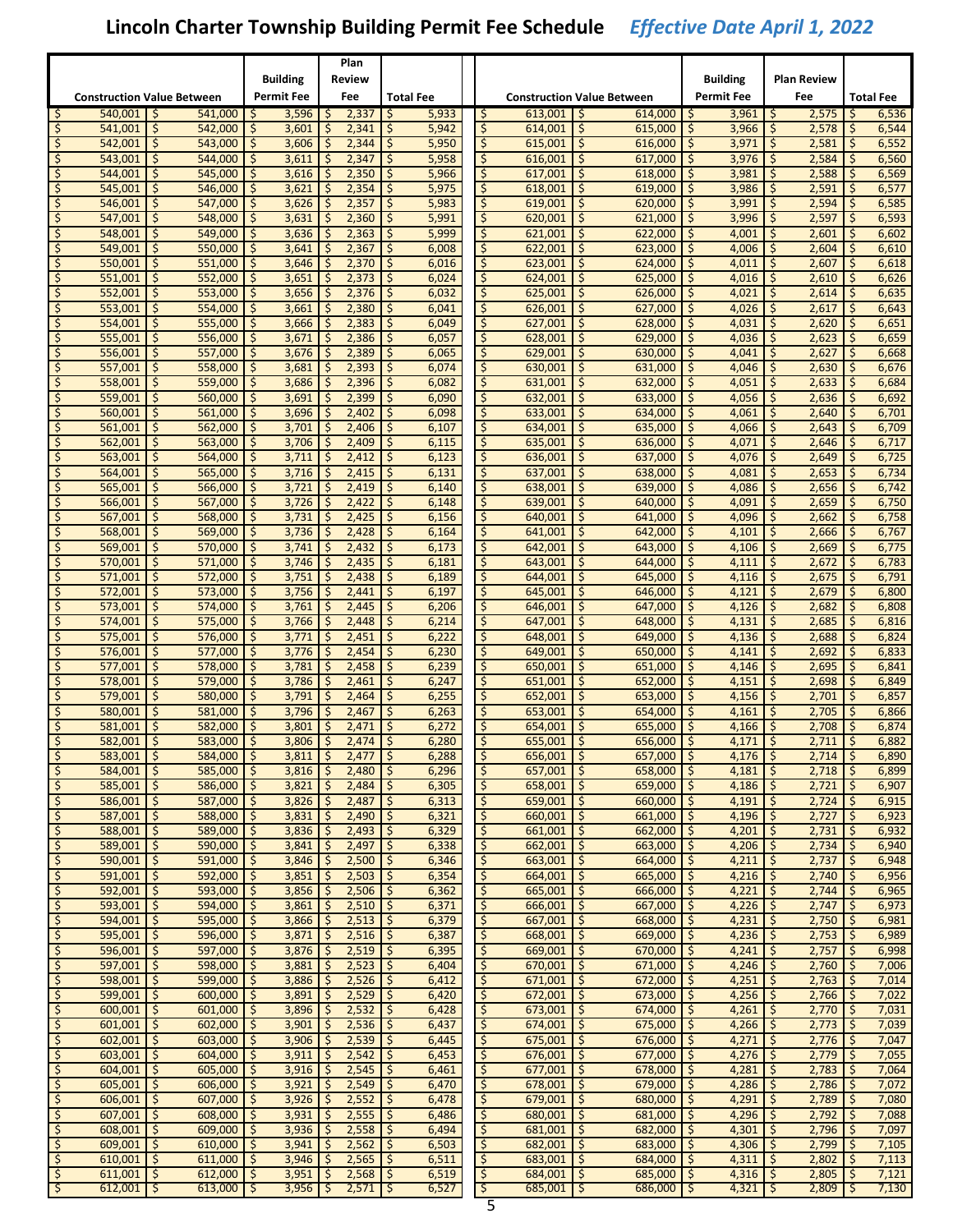|                   |                                   |     |                            |     |                          |            | Plan                     |                  |                |                               |                                   |     |                         |     |                   |                  |                            |          |                  |
|-------------------|-----------------------------------|-----|----------------------------|-----|--------------------------|------------|--------------------------|------------------|----------------|-------------------------------|-----------------------------------|-----|-------------------------|-----|-------------------|------------------|----------------------------|----------|------------------|
|                   |                                   |     |                            |     | Building                 |            | Review                   |                  |                |                               |                                   |     |                         |     | <b>Building</b>   |                  | Plan Review                |          |                  |
|                   | <b>Construction Value Between</b> |     |                            |     | <b>Permit Fee</b>        |            | Fee                      | <b>Total Fee</b> |                |                               | <b>Construction Value Between</b> |     |                         |     | <b>Permit Fee</b> |                  | Fee                        |          | <b>Total Fee</b> |
| \$                | 686,001                           | -Ś  | 687,000                    | -\$ | 4,326                    | \$.        | 2,812                    | -\$              | 7,138          | \$.                           | 759.001                           | - Ś | 760,000                 | -\$ | 4,691             | -S               | 3,049                      | -\$      | 7,740            |
| \$.               | 687,001                           | \$  | 688,000                    | \$  | 4,331                    | \$         | 2,815                    | \$               | 7,146          | \$                            | 760,001                           | \$  | 761,000                 | \$  | 4,696             | \$               | 3,052                      | \$       | 7,748            |
| \$                | 688,001                           | \$  | 689.000                    | \$  | 4,336                    | \$         | 2,818                    | -\$              | 7,154          | \$                            | 761,001                           | \$  | 762.000                 | \$  | 4,701             | \$               | 3,056                      | \$       | 7,757            |
| \$                | 689,001                           | \$  | 690,000                    | \$  | 4,341                    | \$         | 2,822                    | -\$              | 7,163          | \$                            | 762,001                           | \$  | 763,000                 | \$  | 4,706             | \$               | 3,059                      | \$       | 7,765            |
| \$                | 690,001                           | \$  | 691,000                    | \$  | 4,346                    | \$         | 2,825                    | \$               | 7,171          | \$                            | 763,001                           | \$  | 764,000                 | \$  | 4,711             | \$               | 3,062                      | \$       | 7,773            |
| \$                | 691,001                           | \$. | 692,000                    | \$  | 4,351                    | \$         | 2,828                    | -\$              | 7,179          | \$                            | 764,001                           | \$. | 765,000                 | \$  | 4,716             | \$               | 3,065                      | \$       | 7,781            |
| \$                | 692,001                           | \$. | 693,000                    | Ś   | 4,356                    | \$         | 2,831                    | \$               | 7,187          | \$                            | 765,001                           | \$  | 766,000                 | \$  | 4,721             | \$               | 3,069                      | \$       | 7,790            |
| \$                | 693.001                           | \$  | 694,000                    | \$  | 4,361                    | \$         | 2,835                    | \$               | 7,196          | \$                            | 766.001                           | \$  | 767,000                 | \$  | 4,726             | \$               | 3,072                      | \$       | 7,798            |
| \$                | 694,001                           | \$  | 695,000                    | \$  | 4,366                    | \$         | 2,838                    | ا \$             | 7,204          | \$                            | 767,001                           | \$  | 768,000                 | \$  | 4,731             | \$               | 3,075                      | \$       | 7,806            |
| \$                | 695,001                           | \$  | 696,000                    | \$  | 4,371                    | \$         | 2,841                    | -\$              | 7,212          | \$                            | 768,001                           | \$  | 769,000                 | \$  | 4,736             | \$               | 3,078                      | \$       | 7,814            |
| \$                | 696,001                           | \$. | 697,000                    | \$  | 4,376                    | \$         | 2,844                    | -\$              | 7,220          | \$                            | 769,001                           | \$. | 770,000                 | \$  | 4,741             | \$               | 3,082                      | \$       | 7,823            |
| \$                | 697,001                           | Ś.  | 698,000                    | Ś   | 4,381                    | \$         | 2,848                    | \$               | 7,229          | \$                            | 770,001                           | \$  | 771,000                 | \$  | 4,746             | \$               | 3,085                      | \$       | 7,831            |
| \$                | 698,001                           | \$  | 699,000                    | \$  | 4,386                    | \$         | 2,851                    | \$               | 7,237          | \$                            | 771,001                           | \$  | 772,000                 | \$  | 4,751             | \$               | 3,088                      | \$       | 7,839            |
| \$                | 699,001                           | \$  | 700,000                    | \$  | 4,391                    | \$         | 2,854                    | \$               | 7,245          | \$                            | 772,001                           | \$  | 773,000                 | \$  | 4,756             | \$               | 3,091                      | \$       | 7,847            |
| \$                | 700,001                           | \$  | 701,000                    | \$  | 4,396                    | \$         | 2,857                    | \$               | 7,253          | \$                            | 773,001                           | \$  | 774,000                 | \$  | 4,761             | \$               | 3,095                      | \$       | 7,856            |
| \$                | 701,001                           | \$. | 702,000                    | \$  | 4,401                    | \$         | 2,861                    | -\$              | 7,262          | \$                            | 774,001                           | \$. | 775,000                 | \$  | 4,766             | \$               | 3,098                      | \$       | 7,864            |
| \$                | 702,001                           | Ŝ.  | 703,000                    | Š.  | 4,406                    | \$         | 2,864                    | $\zeta$          | 7,270          | \$                            | 775,001                           | \$  | 776,000                 | \$  | 4,771             | \$               | 3,101                      | \$       | 7,872            |
| \$                | 703,001                           | \$  | 704,000                    | \$  | 4,411                    | \$         | 2,867                    | \$               | 7,278          | \$                            | 776,001                           | \$  | 777,000                 | \$  | 4,776             | \$               | 3,104                      | \$       | 7,880            |
| \$                | 704,001                           | \$  | 705,000                    | \$  | 4,416                    | \$         | 2,870                    | ا \$             | 7,286          | \$                            | 777,001                           | \$  | 778,000                 | \$  | 4,781             | \$               | 3,108                      | \$       | 7,889            |
| \$                | 705.001                           | \$  | 706,000                    | \$  | 4.421                    | \$         | 2,874                    | \$               | 7,295          | \$                            | 778,001                           | \$  | 779.000                 | \$  | 4,786             | \$               | 3,111                      | \$       | 7,897            |
| \$                | 706,001                           | \$. | 707.000                    | \$  | 4,426                    | \$         | 2,877                    | \$               | 7,303          | \$                            | 779,001                           | \$. | 780,000                 | \$  | 4,791             | \$               | 3,114                      | \$       | 7,905            |
| \$                | 707,001                           | Ŝ.  | 708,000                    | Ś   | 4,431                    | \$         | 2,880                    | \$               | 7,311          | \$                            | 780,001                           | \$  | 781,000                 | \$  | 4,796             | \$               | 3,117                      | \$       | 7,913            |
| \$                | 708,001                           | \$  | 709,000                    | \$  | 4,436                    | \$         | 2,883                    | \$               | 7,319          | \$                            | 781,001                           | \$  | 782,000                 | \$  | 4,801             | \$               | 3,121                      | \$       | 7,922            |
| \$                | 709,001                           | \$  | 710,000                    | \$  | 4,441                    | \$         | 2,887                    | \$               | 7,328          | \$                            | 782,001                           | \$  | 783,000                 | \$  | 4,806             | \$               | 3,124                      | \$       | 7,930            |
| \$                | 710,001                           | \$  | 711,000                    | \$  | 4,446                    | \$         | 2,890                    | \$               | 7,336          | \$                            | 783,001                           | \$  | 784,000                 | \$  | 4,811             | \$               | 3,127                      | \$       | 7,938            |
| \$                | 711,001                           | \$. | 712,000                    | \$  | 4,451                    | \$         | 2,893                    | -\$              | 7,344          | \$                            | 784,001                           | \$. | 785,000                 | \$  | 4,816             | \$               | 3,130                      | \$       | 7,946            |
| \$                | 712,001                           | Ŝ.  | 713,000                    | Ś   | 4,456                    | \$         | 2,896                    | \$               | 7,352          | \$                            | 785.001                           | \$  | 786,000                 | \$  | 4,821             | \$               | 3,134                      | Ś        | 7,955            |
| \$                | 713,001                           | \$  | 714,000                    | \$  | 4,461                    | \$         | 2,900                    | -\$              | 7,361          | \$                            | 786,001                           | \$  | 787,000                 | \$  | 4,826             | \$               | 3,137                      | \$       | 7,963            |
| \$                | 714,001                           | \$  | 715,000                    | \$  | 4,466                    | \$         | 2,903                    | -\$              | 7,369          | \$                            | 787,001                           | \$  | 788,000                 | \$  | 4,831             | \$               | 3,140                      | \$       | 7,971            |
| \$                | 715,001                           | \$  | 716,000                    | \$  | 4,471                    | \$         | 2,906                    | \$               | 7,377          | \$                            | 788,001                           | \$  | 789,000                 | \$  | 4,836             | \$               | 3,143                      | \$       | 7,979            |
| \$                | 716,001                           | \$. | 717,000                    | \$  | 4,476                    | \$         | 2,909                    | ۱\$              | 7,385          | \$                            | 789,001                           | \$  | 790,000                 | \$  | 4,841             | \$               | 3,147                      | \$       | 7,988            |
| \$                | 717,001                           | \$  | 718,000                    | \$  | 4,481                    | \$         | 2,913                    | -\$              | 7,394          | \$                            | 790,001                           | \$  | 791,000                 | \$  | 4,846             | \$               | 3,150                      | Ŝ.       | 7,996            |
| \$                | 718,001                           | \$  | 719,000                    | \$  | 4,486                    | \$         | 2,916                    | \$               | 7,402          | \$                            | 791,001                           | \$  | 792,000                 | \$  | 4,851             | \$               | 3,153                      | \$       | 8,004            |
| \$                | 719,001                           | \$  | 720,000                    | \$  | 4,491                    | \$         | 2,919                    | ا \$             | 7,410          | \$                            | 792,001                           | \$  | 793,000                 | \$  | 4,856             | \$               | 3,156                      | \$       | 8,012            |
| \$                | 720,001                           | \$  | 721,000                    | \$  | 4,496                    | \$         | 2,922                    | \$               | 7,418          | \$                            | 793,001                           | \$  | 794,000                 | \$  | 4,861             | \$               | 3,160                      | \$       | 8,021            |
| \$                | 721,001                           | \$. | 722,000                    | \$  | 4,501                    | \$         | 2,926                    | ۱\$              | 7,427          | \$                            | 794,001                           | \$  | 795,000                 | \$  | 4,866             | \$               | 3,163                      | \$       | 8,029            |
| \$                | 722,001                           | Ŝ.  | 723,000                    | \$  | 4,506                    | \$         | 2,929                    | -\$              | 7,435          | \$                            | 795,001                           | \$  | 796,000                 | \$  | 4,871             | \$               | 3,166                      | Ŝ.       | 8,037            |
| \$                | 723,001                           | \$  | 724,000                    | \$  | 4,511                    | \$         | 2,932                    | \$               | 7,443          | \$                            | 796,001                           | \$  | 797,000                 | \$  | 4,876             | \$               | 3,169                      | \$       | 8,045            |
| \$                | 724,001                           | \$  | 725,000                    | \$  | 4,516                    | \$         | 2,935                    | -\$              | 7,451          | \$                            | 797,001                           | \$  | 798,000                 | \$  | 4,881             | \$               | 3,173                      | \$       | 8,054            |
| \$                | 725,001                           | \$  | 726,000                    | \$  | 4,521                    | \$         | 2,939                    | \$               | 7,460          | \$                            | 798.001                           | \$  | 799,000                 | \$  | 4,886             | \$               | 3,176                      | \$       | 8,062            |
| \$                | 726,001                           | \$. | 727,000                    | \$  | 4,526                    | \$         | 2,942                    | \$               | 7,468          | \$                            | 799,001                           | \$  | 800,000                 | \$  | 4,891             | \$               | 3,179                      | \$       | 8,070            |
| \$                | 727,001                           | Ś.  | 728,000                    | Ś   | 4,531                    | \$.        | 2,945                    | -Ś               | 7,476          | \$                            | 800,001                           | \$  | 801,000                 | Ś   | 4,896             | Ś                | 3,182                      | Ś        | 8,078            |
| \$                | 728,001                           | \$  | 729,000                    | \$  | 4,536                    | \$         | 2,948                    | \$               | 7,484          | \$                            | 801,001                           | \$  | 802,000                 | Ś   | 4,901             | Ś                | 3,186                      | \$       | 8,087            |
|                   | 729,001 \$                        |     | 730,000 \$                 |     | $4,541$ \$               |            | $2,952$ \$               |                  | 7,493          |                               | 802,001 \$                        |     | 803,000 \$              |     | $4,906$ \$        |                  | $3,189$   \$               |          | 8,095            |
| \$                | 730,001 \$                        |     | $731,000$ \$               |     | $4,546$ \$               |            | $2,955$ \$               |                  | 7,501          | $\zeta$                       | 803,001 \$                        |     | $804,000$ \$            |     | $4,911$ \$        |                  | $3,192$   \$               |          | 8,103            |
| \$                | $731,001$ \$                      |     | $732,000$ \$               |     | $4,551$   \$             |            | $2,958$ \$               |                  | 7,509          | \$                            | $804,001$ \$                      |     | $805,000$ \$            |     | $4,916$ \$        |                  | $3,195$ \$                 |          | 8,111            |
| $\varsigma$       | $732,001$ \$                      |     | $733,000$ \$               |     | $4,556$ \$               |            | $2,961$   \$             |                  | 7,517          | $\overline{\mathsf{S}}$       | $805,001$ \$                      |     | 806,000                 | -\$ | 4,921             | $\mathbf{c}$     | $3,199$   \$               |          | 8,120            |
| \$                | $733,001$ \$                      |     | 734,000 \$                 |     | 4,561                    | <b>S</b>   | $2,965$ \$               |                  | 7,526          | \$                            | $806,001$ \$                      |     | 807,000                 | \$  | 4,926             | \$               | $3,202$   \$               |          | 8,128            |
| \$                | 734,001 \$                        |     | 735,000 \$                 |     | $4,566$ \$               |            | $2,968$ \$               |                  | 7,534          | \$                            | $807,001$ \$                      |     | 808,000 \$              |     | $4,931$ \$        |                  | $3,205$ \$                 |          | 8,136            |
| $\zeta$           | 735,001 \$                        |     | 736,000 \$                 |     | $4,571$ \$               |            | $2,971$   \$             |                  | 7,542          | \$                            | 808,001 \$                        |     | 809,000                 | \$  | 4,936             | \$               | 3,208                      | \$       | 8,144            |
| \$<br>$\varsigma$ | 736,001 \$<br>$737,001$ \$        |     | 737,000 \$<br>$738,000$ \$ |     | $4,576$ \$               | <b>S</b>   | $2,974$ \$<br>$2,978$ \$ |                  | 7,550          | \$<br>$\overline{\mathsf{S}}$ | $809,001$ \$<br>$810,001$ \$      |     | 810,000                 | \$  | 4,941             | \$               | $3,212$ \$<br>$3,215$ \$   |          | 8,153            |
|                   | 738,001 \$                        |     | 739,000 \$                 |     | 4,581                    |            |                          |                  | 7,559<br>7,567 |                               | $811,001$ \$                      |     | 811,000                 | \$  | 4,946             | $\frac{1}{2}$    |                            |          | 8,161            |
| \$                | 739,001 \$                        |     | 740,000 \$                 |     | $4,586$ \$<br>$4,591$ \$ |            | $2,981$ \$<br>$2,984$ \$ |                  | 7,575          | \$<br>\$                      | $812,001$ \$                      |     | 812,000<br>$813,000$ \$ | \$  | 4,951<br>4,956    | \$<br>$\sqrt{5}$ | $3,218$   \$<br>$3,221$ \$ |          | 8,169<br>8,177   |
| \$<br>\$          | 740,001 \$                        |     | $741,000$ \$               |     | $4,596$   \$             |            | $2,987$   \$             |                  | 7,583          | \$                            | $813,001$ \$                      |     | 814,000                 | \$  | 4,961             | \$               | 3,225                      | S.       | 8,186            |
| \$                | $741,001$ \$                      |     | 742,000 \$                 |     | $4,601$ \$               |            | $2,991$   \$             |                  | 7,592          | \$                            | $814,001$ \$                      |     | 815,000                 | \$  | 4,966             | \$               | $3,228$ \$                 |          | 8,194            |
| $\varsigma$       | $742,001$ \$                      |     | $743,000$ \$               |     | 4,606                    | l \$       | $2,994$ \$               |                  | 7,600          | $\overline{\mathsf{S}}$       | $815,001$ \$                      |     | 816,000                 | \$  | 4,971             | $\varsigma$      | $3,231$   \$               |          | 8,202            |
| \$                | $743,001$ \$                      |     | 744,000 \$                 |     | 4,611                    | $\sqrt{5}$ | $2,997$ \$               |                  | 7,608          | \$                            | $816,001$ \$                      |     | 817,000                 | \$  | 4,976             | \$               | 3,234                      | \$       | 8,210            |
| \$                | 744,001 \$                        |     | 745,000 \$                 |     | $4,616$ \$               |            | $3,000$ \$               |                  | 7,616          | \$                            | $817,001$ \$                      |     | 818,000 \$              |     | 4,981             | $\sqrt{5}$       | $3,238$ \$                 |          | 8,219            |
| \$                | 745,001 \$                        |     | 746,000 \$                 |     | $4,621$   \$             |            | $3,004$   \$             |                  | 7,625          | \$                            | $818,001$ \$                      |     | 819,000                 | \$  | 4,986             | \$               | 3,241                      | \$       | 8,227            |
| \$                | 746,001 \$                        |     | 747,000 \$                 |     | $4,626$ \$               |            | $3,007$   \$             |                  | 7,633          | \$                            | $819,001$ \$                      |     | 820,000                 | \$  | 4,991             | \$               | 3,244                      | \$       | 8,235            |
| $\varsigma$       | $747,001$ \$                      |     | $748,000$ \$               |     | $4,631$   \$             |            | $3,010$   \$             |                  | 7,641          | $\overline{\mathsf{S}}$       | $820,001$ \$                      |     | 821,000                 | \$  | 4,996             | $\mathsf{S}$     | 3,247                      | -\$      | 8,243            |
| \$                | $748,001$ \$                      |     | $749,000$ \$               |     | $4,636$ \$               |            | $3,013$   \$             |                  | 7,649          | \$                            | $821,001$ \$                      |     | 822,000                 | \$  | 5,001             | $\zeta$          | 3,251                      | \$       | 8,252            |
| \$                | 749,001 \$                        |     | 750,000 \$                 |     | $4,641$ \$               |            | $3,017$ \$               |                  | 7,658          | \$                            | $822,001$ \$                      |     | 823,000 \$              |     | $5,006$ \$        |                  | $3,254$ \$                 |          | 8,260            |
| \$                | $750,001$ \$                      |     | 751,000 \$                 |     | $4,646$   \$             |            | $3,020$   \$             |                  | 7,666          | \$                            | $823,001$ \$                      |     | 824,000                 | \$  | 5,011             | \$               | 3,257                      | -\$      | 8,268            |
| \$                | $751,001$ \$                      |     | 752,000 \$                 |     | $4,651$ \$               |            | $3,023$   \$             |                  | 7,674          | \$                            | $824,001$ \$                      |     | 825,000                 | \$  | 5,016             | \$               | 3,260                      | \$ ا     | 8,276            |
| $\varsigma$       | $752,001$ \$                      |     | $753,000$ \$               |     | $4,656$   \$             |            | $3,026$   \$             |                  | 7,682          | \$                            | $825,001$ \$                      |     | 826,000                 | -\$ | 5,021             | $\mathsf{S}$     | 3,264                      | -\$      | 8,285            |
| \$                | 753,001 \$                        |     | 754,000 \$                 |     | 4,661                    | $\zeta$    | $3,030$   \$             |                  | 7,691          | \$                            | $826,001$ \$                      |     | 827,000                 | \$  | 5,026             | \$               | 3,267                      | \$       | 8,293            |
| \$                | 754,001 \$                        |     | 755,000 \$                 |     | $4,666$   \$             |            | $3,033$   \$             |                  | 7,699          | \$                            | $827,001$ \$                      |     | 828,000 \$              |     | $5,031$ \$        |                  | $3,270$   \$               |          | 8,301            |
| \$                | 755,001 \$                        |     | 756,000 \$                 |     | $4,671$   \$             |            | $3,036$   \$             |                  | 7,707          | \$                            | $828,001$ \$                      |     | 829,000                 | -\$ | 5,036             | \$               | 3,273                      | -\$      | 8,309            |
| \$                | 756,001 \$                        |     | 757,000 \$                 |     | $4,676$   \$             |            | $3,039$   \$             |                  | 7,715          | $\ddot{\mathsf{S}}$           | $829,001$ \$                      |     | $830,000$ \$            |     | 5,041             | $\zeta$          | 3,277                      | <b>S</b> | 8,318            |
| \$                | $757,001$ \$                      |     | $758,000$ \$               |     | $4,681$   \$             |            | $3,043$   \$             |                  | 7,724          | $\mathsf{S}$                  | $830,001$ \$                      |     | $831,000$ \$            |     | 5,046             | $\mathsf{S}$     | $3,280$   \$               |          | 8,326            |
| \$                | $758,001$ \$                      |     | $759,000$ \$               |     | $4,686$ \$               |            | $3,046$ \$               |                  | 7,732          | $\sqrt{2}$                    | $831,001$ \$                      |     | $832,000$ \$            |     | $5,051$ \$        |                  | $3,283$   \$               |          | 8,334            |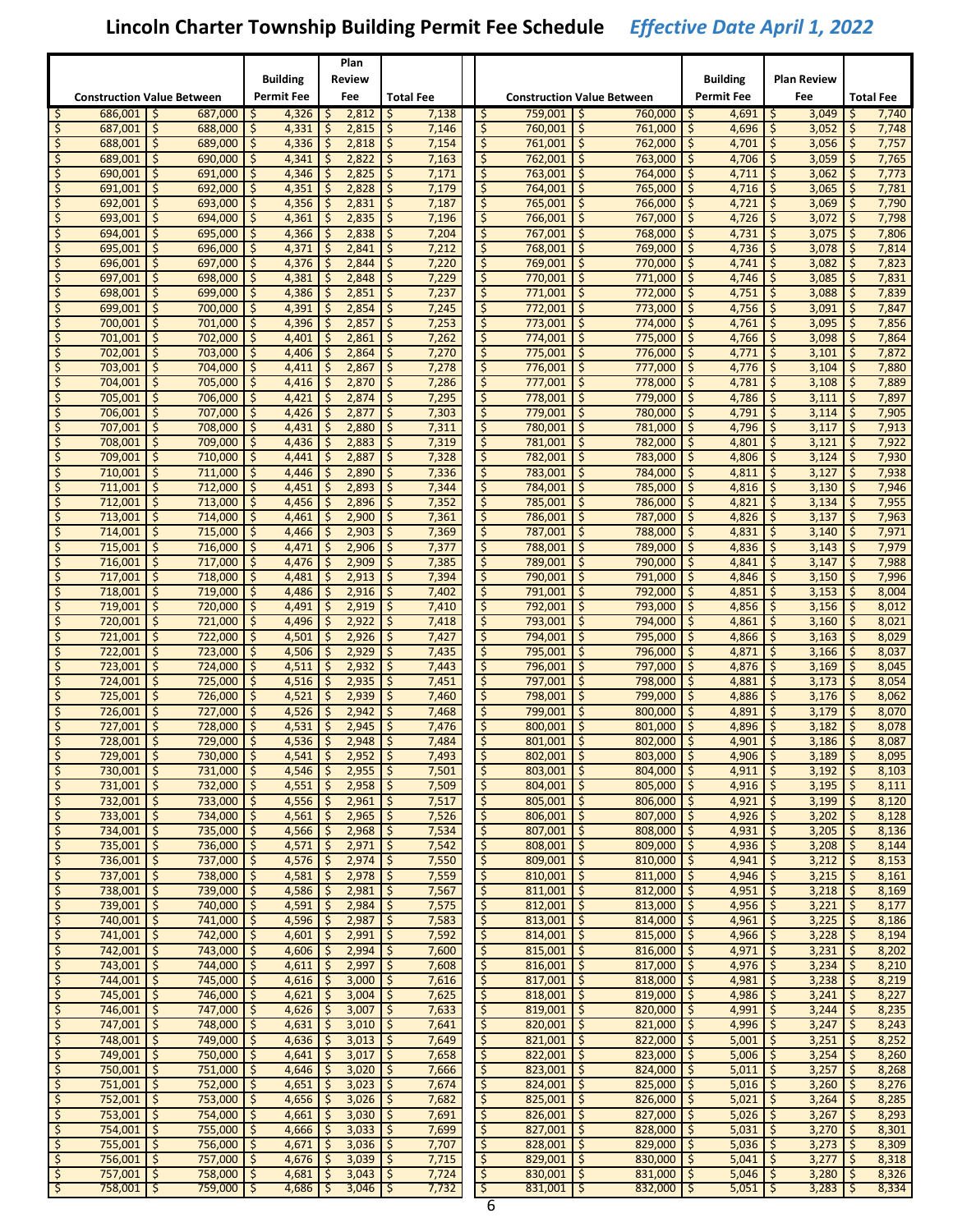|                          |                                   |           |                    |          |                       |               | Plan           |                  |                |                          |                          |                                   |                   |                       |            |                       |               |                  |
|--------------------------|-----------------------------------|-----------|--------------------|----------|-----------------------|---------------|----------------|------------------|----------------|--------------------------|--------------------------|-----------------------------------|-------------------|-----------------------|------------|-----------------------|---------------|------------------|
|                          |                                   |           |                    |          | <b>Building</b>       |               | Review         |                  |                |                          |                          |                                   | <b>Building</b>   |                       |            | Plan Review           |               |                  |
|                          | <b>Construction Value Between</b> |           |                    |          | <b>Permit Fee</b>     |               | Fee            | <b>Total Fee</b> |                |                          |                          | <b>Construction Value Between</b> | <b>Permit Fee</b> |                       |            | Fee                   |               | <b>Total Fee</b> |
| -\$                      | 832,001                           | \$.       | 833,000            | -S       | 5,056                 | \$            | 3,286          | -\$              | 8,342          | \$                       | 905,001                  | \$.<br>906,000                    | l \$              | 5,421                 | S.         | 3,524                 | S             | 8,945            |
| Ŝ.                       | 833,001                           | Ŝ.        | 834,000            | Ś        | 5,061                 | \$            | 3,290          | \$               | 8,351          |                          | \$<br>906,001            | Ś.<br>907,000                     | \$                | 5,426                 | \$         | 3,527                 | Ś             | 8,953            |
| \$.                      | 834,001                           | \$        | 835,000            | \$       | 5,066                 | \$            | 3,293          | \$               | 8,359          |                          | \$<br>907,001            | \$<br>908,000                     | \$                | 5,431                 | \$         | 3,530                 | \$            | 8,961            |
| Ś                        | 835,001                           | \$        | 836,000            | \$       | 5,071                 | \$            | 3,296          | \$               | 8,367          |                          | \$<br>908,001            | \$<br>909,000                     | \$                | 5,436                 | \$         | 3,533                 | \$            | 8,969            |
| Ś                        | 836,001                           | \$        | 837,000            | \$       | 5,076                 | \$            | 3,299          | \$               | 8,375          |                          | \$<br>909,001            | \$<br>910,000                     | \$                | 5,441                 | \$         | 3,537                 | \$            | 8,978            |
| S                        | 837,001                           | \$.       | 838,000            | \$       | 5,081                 | \$            | 3,303          | -\$              | 8,384          |                          | \$<br>910,001            | \$.<br>911,000                    | \$.               | 5,446                 | \$         | 3,540                 | \$            | 8,986            |
| \$                       | 838,001                           | Ŝ.        | 839,000            | \$       | 5,086                 | \$            | 3,306          | \$               | 8,392          |                          | \$<br>911,001            | Ŝ.<br>912,000                     | \$                | 5,451                 | \$         | 3,543                 | \$            | 8,994            |
| \$                       | 839,001                           | \$.       | 840,000            | \$       | 5,091                 | \$            | 3,309          | \$               | 8,400          |                          | \$<br>912,001            | \$<br>913,000                     | \$                | 5,456                 | \$         | 3,546                 | \$            | 9,002            |
| \$                       | 840,001                           | \$        | 841,000            | \$       | 5,096                 | \$            | 3,312          | \$               | 8,408          |                          | \$<br>913,001            | \$<br>914,000                     | \$                | 5,461                 | \$         | 3,550                 | Š.            | 9,011            |
| \$                       | 841.001                           | \$        | 842,000            | \$       | 5,101                 | \$            | 3,316          | \$               | 8,417          |                          | \$<br>914,001            | \$<br>915.000                     | \$                | 5,466                 | \$         | 3,553                 | \$            | 9,019            |
| S                        | 842,001                           | \$.       | 843,000            | \$       | 5,106                 | \$            | 3,319          | -\$              | 8,425          |                          | \$<br>915,001            | \$.<br>916,000                    | \$.               | 5,471                 | \$.        | 3,556                 | \$            | 9,027            |
| \$                       | 843,001                           | Ŝ.        | 844,000            | \$       | 5,111                 | \$            | 3,322          | \$               | 8,433          |                          | \$<br>916,001            | \$<br>917,000                     | \$                | 5,476                 | \$         | 3,559                 | \$            | 9,035            |
| $\varsigma$              | 844,001                           | \$.       | 845,000            | \$       | 5,116                 | \$            | 3,325          | \$               | 8,441          |                          | \$<br>917,001            | \$<br>918,000                     | \$                | 5,481                 | \$         | 3,563                 | \$            | 9,044            |
| \$                       | 845,001                           | \$        | 846,000            | \$       | 5,121                 | \$            | 3,329          | \$               | 8,450          |                          | \$<br>918,001            | \$<br>919,000                     | \$                | 5,486                 | \$         | 3,566                 | Š.            | 9,052            |
| \$                       | 846,001                           | \$        | 847,000            | \$       | 5,126                 | \$            | 3,332          | \$               | 8,458          |                          | \$<br>919,001            | \$<br>920,000                     | \$                | 5,491                 | \$         | 3,569                 | \$            | 9,060            |
| S                        | 847,001                           | \$.       | 848,000            | \$       | 5,131                 | \$            | 3,335          | -\$              | 8,466          |                          | \$<br>920,001            | \$.<br>921,000                    | \$.               | 5,496                 | \$.        | 3,572                 | \$            | 9,068            |
| \$                       | 848,001                           | Ŝ.        | 849,000            | \$       | 5,136                 | \$            | 3,338          | \$               | 8,474          |                          | \$<br>921,001            | \$<br>922,000                     | \$                | 5,501                 | \$         | 3,576                 | \$            | 9,077            |
| Š.                       | 849,001                           | \$.       | 850,000            | \$       | 5,141                 | \$            | 3,342          | \$               | 8,483          |                          | $\zeta$<br>922,001       | \$<br>923,000                     | \$                | 5,506                 | $\zeta$    | 3,579                 | \$            | 9,085            |
| \$                       | 850,001                           | \$        | 851,000            | \$       | 5,146                 | \$            | 3,345          | \$               | 8,491          |                          | \$<br>923,001            | \$<br>924,000                     | \$                | 5,511                 | \$         | 3,582                 | \$            | 9,093            |
| \$                       | 851,001                           | \$        | 852.000            | \$       | 5,151                 | \$            | 3,348          | \$               | 8,499          |                          | \$<br>924,001            | \$<br>925.000                     | \$                | 5,516                 | \$         | 3,585                 | \$            | 9,101            |
| S                        | 852,001                           | \$.       | 853,000            | \$       | 5,156                 | \$            | 3,351          | -\$              | 8,507          |                          | \$<br>925,001            | \$.<br>926,000                    | \$.               | 5,521                 | \$.        | 3,589                 | \$            | 9,110            |
| \$                       | 853,001                           | Ŝ.        | 854,000            | \$       | 5,161                 | \$            | 3,355          | \$               | 8,516          |                          | \$<br>926,001            | \$<br>927,000                     | \$                | 5,526                 | \$         | 3,592                 | \$            | 9,118            |
| \$                       | 854,001                           | \$.       | 855,000            | \$       | 5,166                 | \$            | 3,358          | \$               | 8,524          |                          | \$<br>927,001            | \$<br>928,000                     | \$                | 5,531                 | \$         | 3,595                 | \$            | 9,126            |
| \$                       | 855,001                           | \$        | 856,000            | \$       | 5,171                 | \$            | 3,361          | \$               | 8,532          |                          | \$<br>928,001            | \$<br>929,000                     | \$                | 5,536                 | \$         | 3,598                 | \$            | 9,134            |
| \$                       | 856.001                           | \$        | 857,000            | \$       | 5,176                 | \$            | 3,364          | \$               | 8,540          |                          | \$<br>929,001            | \$<br>930,000                     | \$                | 5,541                 | \$         | 3,602                 | \$            | 9,143            |
| S                        | 857,001                           | \$.       | 858,000            | \$       | 5,181                 | \$            | 3,368          | -\$              | 8,549          |                          | \$<br>930,001            | \$.<br>931,000                    | \$.               | 5,546                 | \$.        | 3,605                 | \$            | 9,151            |
| \$                       | 858,001                           | Ŝ.        | 859,000            | \$       | 5,186                 | \$            | 3,371          | \$               | 8,557          |                          | \$<br>931,001            | \$<br>932,000                     | \$                | 5,551                 | \$         | 3,608                 | Ś             | 9,159            |
| \$                       | 859,001                           | \$.       | 860,000            | \$       | 5,191                 | \$            | 3,374          | \$               | 8,565          |                          | \$<br>932,001            | \$<br>933,000                     | \$                | 5,556                 | \$         | 3,611                 | \$            | 9,167            |
| \$                       | 860,001                           | \$        | 861,000            | \$       | 5,196                 | \$            | 3,377          | \$               | 8,573          |                          | \$<br>933,001            | \$<br>934,000                     | \$                | 5,561                 | \$         | 3,615                 | \$            | 9,176            |
| \$                       | 861,001                           | \$        | 862,000            | \$       | 5,201                 | \$            | 3,381          | \$               | 8,582          |                          | \$<br>934,001            | \$<br>935,000                     | \$                | 5,566                 | \$         | 3,618                 | \$            | 9,184            |
| S                        | 862,001                           | \$.       | 863,000            | -\$      | 5,206                 | \$            | 3,384          | -\$              | 8,590          |                          | \$<br>935,001            | \$.<br>936,000                    | \$.               | 5,571                 | \$.        | 3,621                 | \$            | 9,192            |
| \$                       | 863,001                           | Ŝ         | 864,000            | \$       | 5,211                 | \$            | 3,387          | \$               | 8,598          |                          | \$<br>936,001            | \$<br>937,000                     | \$                | 5,576                 | \$         | 3,624                 | \$            | 9,200            |
| \$                       | 864,001                           | \$.       | 865,000            | \$       | 5,216                 | \$            | 3,390          | \$               | 8,606          |                          | \$<br>937,001            | \$<br>938,000                     | \$                | 5,581                 | \$         | 3,628                 | \$            | 9,209            |
| \$                       | 865,001                           | \$        | 866,000            | \$       | 5,221                 | \$            | 3,394          | \$               | 8,615          |                          | \$<br>938,001            | \$<br>939,000                     | \$                | 5,586                 | \$         | 3,631                 | \$            | 9,217            |
| \$                       | 866,001                           | \$        | 867,000            | \$       | 5,226                 | \$            | 3,397          | \$               | 8,623          |                          | \$<br>939,001            | \$<br>940,000                     | \$                | 5,591                 | \$         | 3,634                 | \$            | 9,225            |
| S                        | 867,001                           | \$.       | 868,000            | -\$      | 5,231                 | \$            | 3,400          | -\$              | 8,631          |                          | \$<br>940,001            | \$.<br>941,000                    | \$.               | 5,596                 | \$.        | 3,637                 | \$            | 9,233            |
| \$                       | 868,001                           | Ŝ         | 869,000            | \$       | 5,236                 | \$            | 3,403          | \$               | 8,639          |                          | \$<br>941,001            | \$<br>942,000                     | \$                | 5,601                 | \$         | 3,641                 | Ŝ             | 9,242            |
| \$                       | 869,001                           | \$.       | 870,000            | \$       | 5,241                 | \$            | 3,407          | \$               | 8,648          |                          | \$<br>942,001            | \$<br>943.000                     | \$                | 5,606                 | \$         | 3,644                 | \$            | 9,250            |
| Ś                        | 870,001<br>871.001                | \$        | 871,000            | \$       | 5,246                 | \$            | 3,410          | \$               | 8,656          |                          | \$<br>943,001<br>944.001 | \$<br>944.000<br>\$               | \$                | 5,611                 | \$         | 3,647                 | \$<br>\$      | 9,258            |
| \$<br>S                  | 872,001                           | \$<br>\$. | 872,000<br>873,000 | \$<br>\$ | 5,251<br>5,256        | \$<br>\$      | 3,413<br>3,416 | \$<br>-\$        | 8,664<br>8,672 |                          | \$<br>\$<br>945,001      | 945,000<br>\$.<br>946,000         | \$<br>\$.         | 5,616<br>5,621        | \$<br>\$   | 3,650<br>3,654        | \$            | 9,266<br>9,275   |
| Ŝ                        | 873,001                           | Ŝ         | 874.000            |          | 5,261                 | Ś             | 3,420          | Ś                | 8,681          |                          | \$<br>946,001            | Ś.<br>947.000                     | Ś                 | 5,626                 | Ś          | 3,657                 |               | 9,283            |
| \$                       | 874,001                           | \$        | 875,000            | \$       | 5,266                 | \$            | 3,423          | Ś                | 8,689          |                          | \$<br>947,001            | \$<br>948,000                     | \$                | 5,631                 | \$         | 3,660                 | Ś             | 9,291            |
|                          | $875,001$ \$                      |           | $876,000$ \$       |          | $5,271$ \$            |               | $3,426$ \$     |                  | 8,697          |                          | $948,001$ \$             | $949,000$ \$                      |                   | $5,636$ \$            |            | $3,663$ \$            |               | 9,299            |
| $\sqrt{5}$               | 876,001 \$                        |           | 877,000 \$         |          | 5,276                 | $\frac{1}{2}$ | $3,429$ \$     |                  | 8,705          |                          | $\zeta$<br>$949,001$ \$  | $950,000$ \$                      |                   | 5,641                 | $\sqrt{5}$ | 3,667                 | $\frac{1}{2}$ | 9,308            |
| S.                       | $877,001$ \$                      |           | 878,000 \$         |          | $5,281$ \$            |               | $3,433$ \$     |                  | 8,714          | \$                       | $950,001$ \$             | $951,000$ \$                      |                   | $5,646$   \$          |            | $3,670$   \$          |               | 9,316            |
| $\overline{\mathcal{L}}$ | $878,001$ \$                      |           | 879,000            | \$       | $5,286$   \$          |               | $3,436$ \$     |                  | 8,722          | $\ddot{\mathsf{S}}$      | $951,001$ \$             | $952,000$ \$                      |                   | $5,651$ $\frac{1}{5}$ |            | 3,673                 | S.            | 9,324            |
| $\ddot{\mathsf{S}}$      | 879,001 \$                        |           | 880,000 \$         |          | $5,291$   \$          |               | $3,439$ \$     |                  | 8,730          | $\frac{1}{2}$            | $952,001$ \$             | $953,000$ \$                      |                   | $5,656$   \$          |            | 3,676                 | S.            | 9,332            |
| -\$                      | 880,001 \$                        |           | 881,000 \$         |          | 5,296                 | \$            | $3,442$ \$     |                  | 8,738          | \$                       | $953,001$ \$             | $954,000$ \$                      |                   | $5,661$ \$            |            | 3,680                 | \$            | 9,341            |
| $\frac{1}{2}$            | 881,001                           | \$        | 882,000            | \$       | 5,301                 | \$            | $3,446$   \$   |                  | 8,747          |                          | \$<br>$954,001$ \$       | $955,000$ \$                      |                   | 5,666                 | \$         | 3,683                 | \$.           | 9,349            |
| $\sqrt{5}$               | $882,001$ \$                      |           | 883,000 \$         |          | $5,306$ \$            |               | $3,449$ \$     |                  | 8,755          |                          | $\zeta$<br>$955,001$ \$  | $956,000$ \$                      |                   | $5,671$ \$            |            | 3,686                 | S.            | 9,357            |
| $\overline{\mathcal{L}}$ | $883,001$ \$                      |           | 884,000            | \$       | $5,311$ \$            |               | $3,452$ \$     |                  | 8,763          | $\varsigma$              | $956,001$ \$             | $957,000$ \$                      |                   | $5,676$ \$            |            | 3,689                 | \$            | 9,365            |
| $\sqrt{ }$               | 884,001 \$                        |           | $885,000$ \$       |          | $5,316$ \$            |               | $3,455$ \$     |                  | 8,771          | $\frac{1}{2}$            | $957,001$ \$             | $958,000$ \$                      |                   | 5,681                 | $\zeta$    | 3,693                 | S.            | 9,374            |
| $\ddot{\mathsf{S}}$      | 885,001 \$                        |           | 886,000 \$         |          | $5,321$ \$            |               | $3,459$ \$     |                  | 8,780          | \$                       | $958,001$ \$             | $959,000$ \$                      |                   | $5,686$ \$            |            | 3,696                 | \$            | 9,382            |
| $\frac{1}{2}$            | 886,001 \$                        |           | 887,000            | \$       | $5,326$   \$          |               | $3,462$   \$   |                  | 8,788          |                          | \$<br>$959,001$ \$       | $960,000$ \$                      |                   | 5,691                 | \$         | 3,699                 | \$            | 9,390            |
| $\sqrt{5}$               | $887,001$ \$                      |           | 888,000 \$         |          | $5,331$ \$            |               | $3,465$   \$   |                  | 8,796          |                          | $\zeta$<br>$960,001$ \$  | $961,000$ \$                      |                   | $5,696$ \$            |            | 3,702                 | S.            | 9,398            |
| $\overline{\mathcal{L}}$ | $888,001$ \$                      |           | 889,000            | \$       | $5,336$ \$            |               | $3,468$ \$     |                  | 8,804          | $\varsigma$              | $961,001$ \$             | $962,000$ \$                      |                   | $5,701$ \$            |            | 3,706                 | \$            | 9,407            |
| $\ddot{\mathsf{S}}$      | 889,001 \$                        |           | $890,000$ \$       |          | $5,341$ \$            |               | $3,472$ \$     |                  | 8,813          | $\frac{1}{2}$            | $962,001$ \$             | $963,000$ \$                      |                   | $5,706$   \$          |            | $3,709$ \$            |               | 9,415            |
| $\ddot{\mathsf{S}}$      | 890,001 \$                        |           | $891,000$ \$       |          | $5,346$ \$            |               | $3,475$ \$     |                  | 8,821          | \$                       | $963,001$ \$             | $964,000$ \$                      |                   | $5,711$ \$            |            | 3,712                 | \$            | 9,423            |
| $\zeta$                  | 891,001                           | \$        | 892,000            | \$       | $5,351$   \$          |               | $3,478$   \$   |                  | 8,829          |                          | $\zeta$<br>$964,001$ \$  | $965,000$ \$                      |                   | $5,716$ $\frac{1}{5}$ |            | $3,715$ $\frac{1}{5}$ |               | 9,431            |
| $\sqrt{5}$               | $892,001$ \$                      |           | 893,000 \$         |          | $5,356$ \$            |               | $3,481$   \$   |                  | 8,837          |                          | $\zeta$<br>$965,001$ \$  | $966,000$ \$                      |                   | $5,721$ \$            |            | $3,719$   \$          |               | 9,440            |
| \$                       | $893,001$ \$                      |           | 894,000            | \$       | 5,361                 | $\zeta$       | $3,485$ \$     |                  | 8,846          | $\varsigma$              | $966,001$ \$             | $967,000$ \$                      |                   | $5,726$ \$            |            | 3,722                 | l \$          | 9,448            |
| $\ddot{\mathsf{S}}$      | $894,001$ \$                      |           | $895,000$ \$       |          | $5,366$ \$            |               | $3,488$ \$     |                  | 8,854          | $\frac{1}{2}$            | $967,001$ \$             | $968,000$ \$                      |                   | $5,731$   \$          |            | $3,725$ \$            |               | 9,456            |
| $\ddot{\mathsf{S}}$      | $895,001$ \$                      |           | 896,000 \$         |          | $5,371$ \$            |               | $3,491$ \$     |                  | 8,862          | \$                       | $968,001$ \$             | $969,000$ \$                      |                   | $5,736$ \$            |            | 3,728                 | \$ ا          | 9,464            |
| $\overline{\mathcal{L}}$ | $896,001$ \$                      |           | 897,000            | \$       | $5,376$ \$            |               | $3,494$   \$   |                  | 8,870          |                          | $\zeta$<br>$969,001$ \$  | $970,000$ \$                      |                   | $5,741$   \$          |            | 3,732                 | $\mathsf{S}$  | 9,473            |
| $\sqrt{5}$               | $897,001$ \$                      |           | 898,000 \$         |          | $5,381$ \$            |               | $3,498$   \$   |                  | 8,879          |                          | $\zeta$<br>$970,001$ \$  | $971,000$ \$                      |                   | $5,746$ \$            |            | $3,735$ \$            |               | 9,481            |
| \$                       | $898,001$ \$                      |           | 899,000            | \$       | 5,386                 | -\$           | $3,501$ \$     |                  | 8,887          | $\ddot{\mathsf{S}}$      | $971,001$ \$             | $972,000$ \$                      |                   | $5,751$ \$            |            | 3,738                 | \$            | 9,489            |
| \$                       | 899,001 \$                        |           | $900,000$ \$       |          | $5,391$ \$            |               | $3,504$ \$     |                  | 8,895          | $\sqrt{ }$               | $972,001$ \$             | $973,000$ \$                      |                   | $5,756$ $\frac{1}{5}$ |            | 3,741                 | -\$           | 9,497            |
| $\sqrt{2}$               | $900,001$ \$                      |           | $901,000$ \$       |          | 5,396                 | \$            | $3,507$ \$     |                  | 8,903          | \$                       | $973,001$ \$             | $974,000$ \$                      |                   | $5,761$ \$            |            | 3,745                 | \$ ا          | 9,506            |
| $\overline{\mathcal{L}}$ | $901,001$ \$                      |           | $902,000$ \$       |          | $5,401$ \$            |               | $3,511$   \$   |                  | 8,912          | $\ddot{\mathsf{S}}$      | $974,001$ \$             | $975,000$ \$                      |                   | $5,766$   \$          |            | 3,748                 | $\mathsf{S}$  | 9,514            |
| $\sqrt{5}$               | $902,001$ \$                      |           | $903,000$ \$       |          | $5,406$ \$            |               | $3,514$ \$     |                  | 8,920          | $\sqrt{5}$               | $975,001$ \$             | $976,000$ \$                      |                   | $5,771$ \$            |            | $3,751$ \$            |               | 9,522            |
| \$                       | $903,001$ \$                      |           | $904,000$ \$       |          | $5,411$ $\frac{1}{5}$ |               | $3,517$ \$     |                  | 8,928          | ाड                       | $976,001$ \$             | $977,000$ \$<br>$978,000$ \$      |                   | $5,776$ \$            |            | $3,754$ \$            |               | 9,530            |
| $\varsigma$              | $904,001$ \$                      |           | $905,000$ \$       |          | $5,416$ \$            |               | $3,520$ \$     |                  | 8,936          | $\overline{\phantom{a}}$ | $977,001$ \$             |                                   |                   | $5,781$ \$            |            | $3,758$ \$            |               | 9,539            |